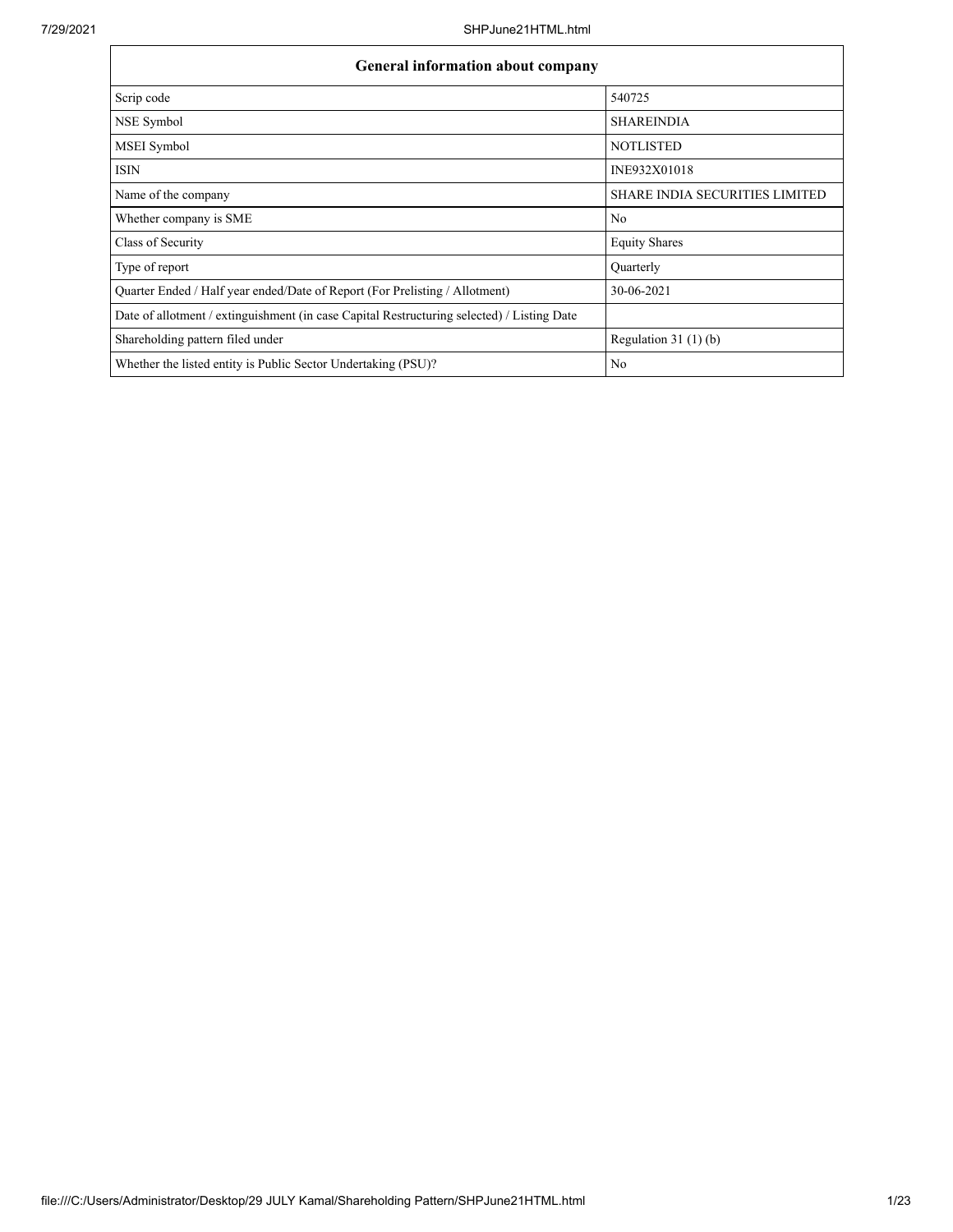|                | <b>Declaration</b>                                                                        |                |                                |                       |                             |  |  |  |  |  |  |  |  |
|----------------|-------------------------------------------------------------------------------------------|----------------|--------------------------------|-----------------------|-----------------------------|--|--|--|--|--|--|--|--|
| Sr.<br>No.     | Particular                                                                                | Yes/No         | Promoter and<br>Promoter Group | Public<br>shareholder | Non Promoter-<br>Non Public |  |  |  |  |  |  |  |  |
| $\mathbf{1}$   | Whether the Listed Entity has issued any partly paid up shares?                           | No             | No                             | No                    | No                          |  |  |  |  |  |  |  |  |
| 2              | Whether the Listed Entity has issued any Convertible Securities<br>?                      | N <sub>0</sub> | N <sub>0</sub>                 | No                    | N <sub>0</sub>              |  |  |  |  |  |  |  |  |
| $\overline{3}$ | Whether the Listed Entity has issued any Warrants?                                        | N <sub>0</sub> | N <sub>o</sub>                 | N <sub>0</sub>        | N <sub>0</sub>              |  |  |  |  |  |  |  |  |
| $\overline{4}$ | Whether the Listed Entity has any shares against which<br>depository receipts are issued? | No.            | No                             | No                    | No                          |  |  |  |  |  |  |  |  |
| $\overline{5}$ | Whether the Listed Entity has any shares in locked-in?                                    | No             | No                             | No                    | No                          |  |  |  |  |  |  |  |  |
| 6              | Whether any shares held by promoters are pledge or otherwise<br>encumbered?               | No             | No                             |                       |                             |  |  |  |  |  |  |  |  |
| $\overline{7}$ | Whether company has equity shares with differential voting<br>rights?                     | N <sub>0</sub> | No                             | No                    | N <sub>0</sub>              |  |  |  |  |  |  |  |  |
| 8              | Whether the listed entity has any significant beneficial owner?                           | N <sub>0</sub> |                                |                       |                             |  |  |  |  |  |  |  |  |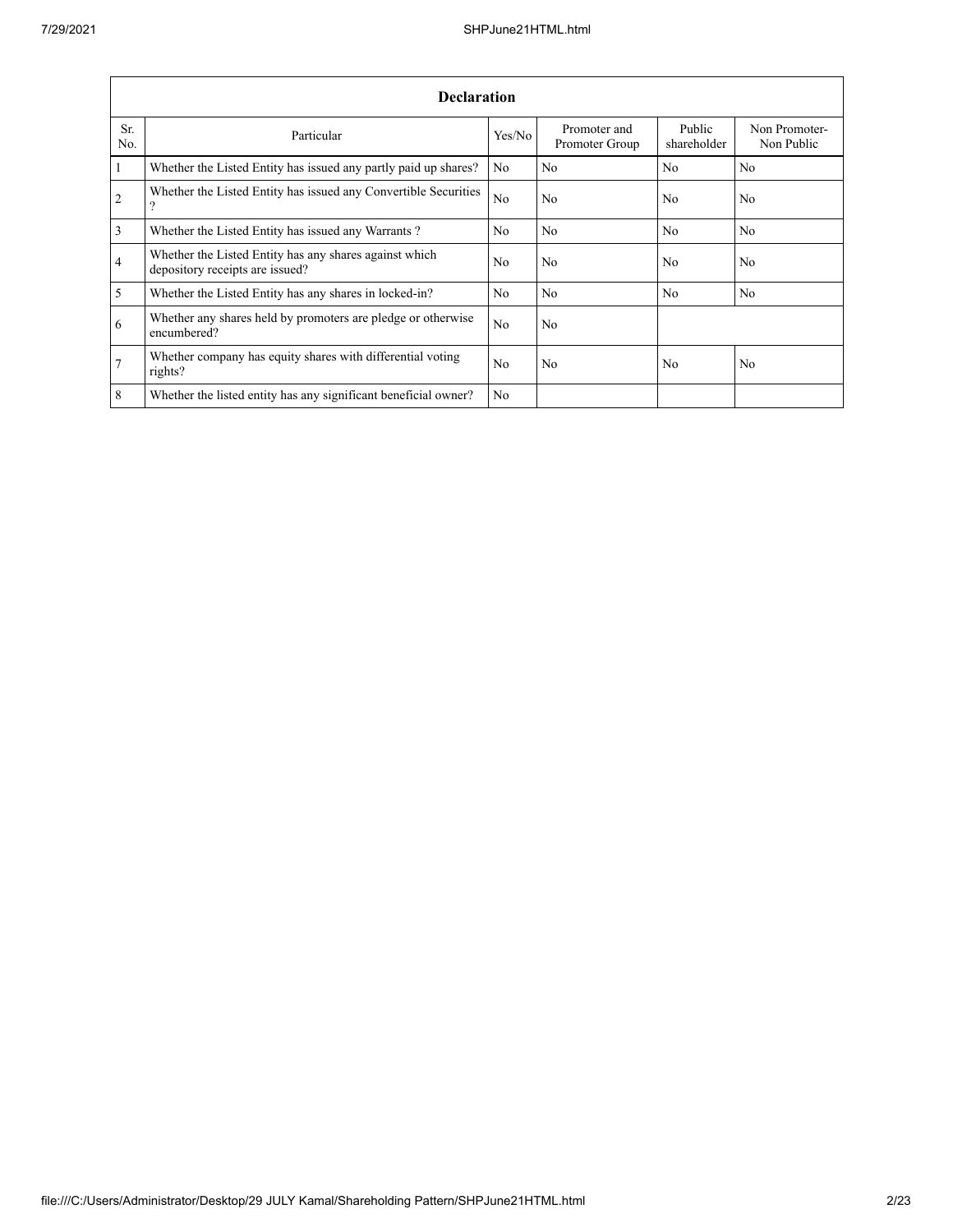|                 | Category                                  | Nos. Of<br>shareholders<br>(III) | No. of<br>fully paid | No. Of<br>Partly<br>paid-up | No. Of<br>shares         | Total nos.<br>shares         | Shareholding as a<br>% of total no. of | class of securities (IX) |                                         | Number of Voting Rights held in each |                     |
|-----------------|-------------------------------------------|----------------------------------|----------------------|-----------------------------|--------------------------|------------------------------|----------------------------------------|--------------------------|-----------------------------------------|--------------------------------------|---------------------|
| Category<br>(I) | of<br>shareholder                         |                                  | up equity            | equity                      | underlying<br>Depository | held (VII)                   | shares (calculated<br>as per SCRR,     |                          | No of Voting (XIV) Rights<br>Total as a |                                      |                     |
|                 | (II)                                      |                                  | shares<br>held (IV)  | shares<br>held<br>(V)       | Receipts<br>(VI)         | $= (IV) +$<br>$(V)$ + $(VI)$ | 1957) (VIII) As a<br>% of $(A+B+C2)$   | Class eg:<br>X           | Class<br>eg:y                           | Total                                | $%$ of<br>$(A+B+C)$ |
| (A)             | Promoter<br>&<br>Promoter<br>Group        | 22                               | 17826396             |                             |                          | 17826396                     | 55.87                                  | 17826396                 |                                         | 17826396                             | 55.87               |
| (B)             | Public                                    | 8123                             | 14080192             |                             |                          | 14080192                     | 44.13                                  | 14080192                 |                                         | 14080192                             | 44.13               |
| (C)             | Non<br>Promoter-<br>Non Public            |                                  |                      |                             |                          |                              |                                        |                          |                                         |                                      |                     |
| (C1)            | <b>Shares</b><br>underlying<br><b>DRs</b> |                                  |                      |                             |                          |                              |                                        |                          |                                         |                                      |                     |
| (C2)            | Shares held<br>by<br>Employee<br>Trusts   |                                  |                      |                             |                          |                              |                                        |                          |                                         |                                      |                     |
|                 | Total                                     | 8145                             | 31906588             |                             |                          | 31906588                     | 100                                    | 31906588                 |                                         | 31906588                             | 100                 |

## **Table I - Summary Statement holding of specified securities**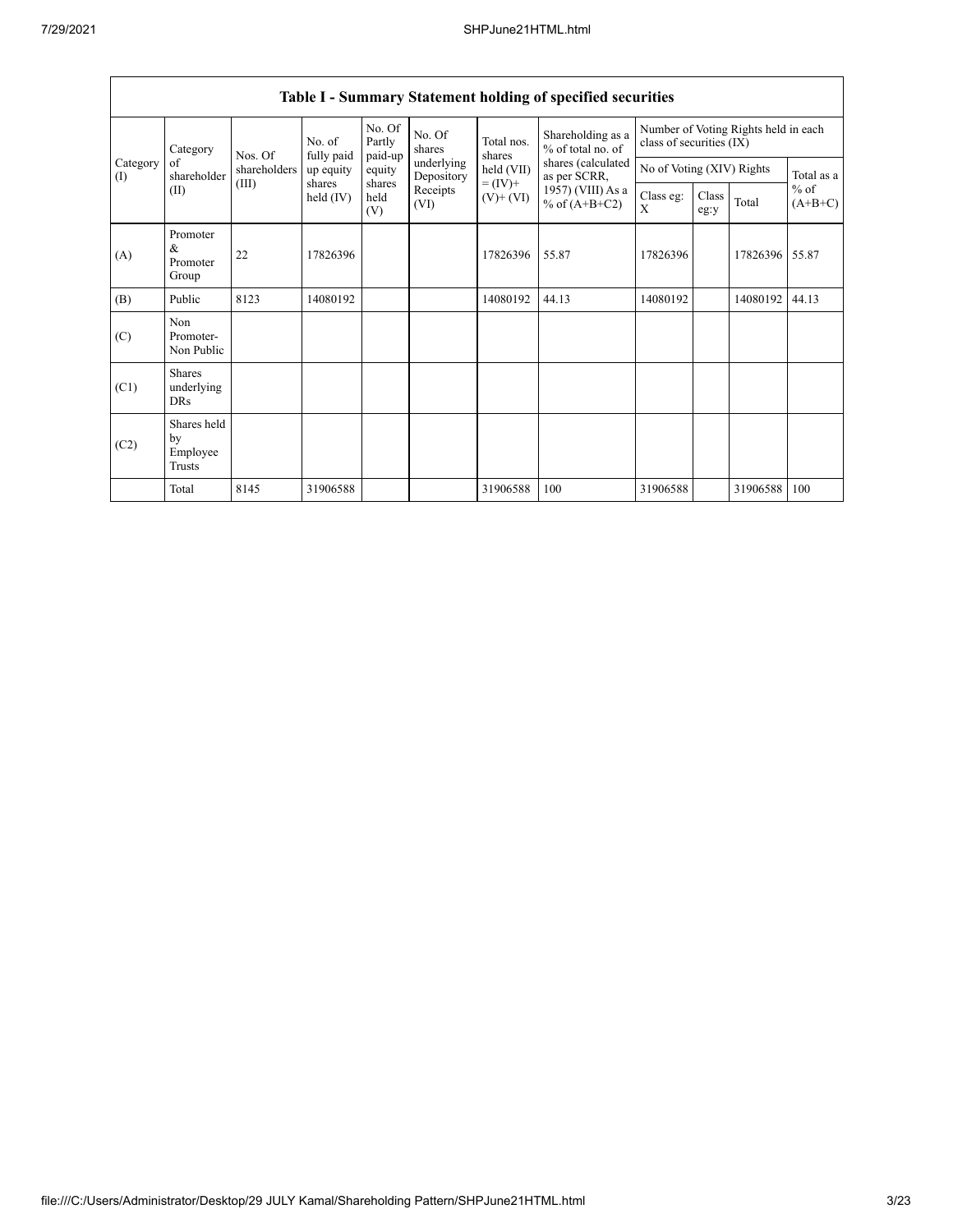|                 |                                           |                                                                                                                                                                  |  |                                                           | Table I - Summary Statement holding of specified securities                              |                                        |                                                  |                                                                               |                                                         |                                       |
|-----------------|-------------------------------------------|------------------------------------------------------------------------------------------------------------------------------------------------------------------|--|-----------------------------------------------------------|------------------------------------------------------------------------------------------|----------------------------------------|--------------------------------------------------|-------------------------------------------------------------------------------|---------------------------------------------------------|---------------------------------------|
| Category<br>(1) | Category<br>of                            | No. Of<br>No. of<br><b>Shares</b><br>Shares<br>Underlying<br>Underlying<br>Outstanding<br>Outstanding<br>convertible<br>Warrants<br>securities<br>$(X_i)$<br>(X) |  | No. Of Shares<br>Underlying<br>Outstanding<br>convertible | Shareholding, as a %<br>assuming full<br>conversion of<br>convertible securities (       | Number of<br>Locked in<br>shares (XII) |                                                  | Number of<br><b>Shares</b><br>pledged or<br>otherwise<br>encumbered<br>(XIII) |                                                         | Number of<br>equity shares<br>held in |
|                 | shareholder<br>(II)                       |                                                                                                                                                                  |  | securities and<br>No. Of<br>Warrants (Xi)<br>(a)          | as a percentage of<br>diluted share capital)<br>$(XI)=(VII)+(X) As a %$<br>of $(A+B+C2)$ | No.<br>(a)                             | As a<br>$%$ of<br>total<br>Shares<br>held<br>(b) | No.<br>(a)                                                                    | As a<br>$%$ of<br>total<br><b>Shares</b><br>held<br>(b) | dematerialized<br>form $(XIV)$        |
| (A)             | Promoter<br>&<br>Promoter<br>Group        |                                                                                                                                                                  |  |                                                           | 55.87                                                                                    |                                        |                                                  |                                                                               |                                                         | 17826396                              |
| (B)             | Public                                    |                                                                                                                                                                  |  |                                                           | 44.13                                                                                    |                                        |                                                  |                                                                               |                                                         | 14080192                              |
| (C)             | Non<br>Promoter-<br>Non Public            |                                                                                                                                                                  |  |                                                           |                                                                                          |                                        |                                                  |                                                                               |                                                         |                                       |
| (C1)            | <b>Shares</b><br>underlying<br><b>DRs</b> |                                                                                                                                                                  |  |                                                           |                                                                                          |                                        |                                                  |                                                                               |                                                         |                                       |
| (C2)            | Shares held<br>by<br>Employee<br>Trusts   |                                                                                                                                                                  |  |                                                           |                                                                                          |                                        |                                                  |                                                                               |                                                         |                                       |
|                 | Total                                     |                                                                                                                                                                  |  |                                                           | 100                                                                                      |                                        |                                                  |                                                                               |                                                         | 31906588                              |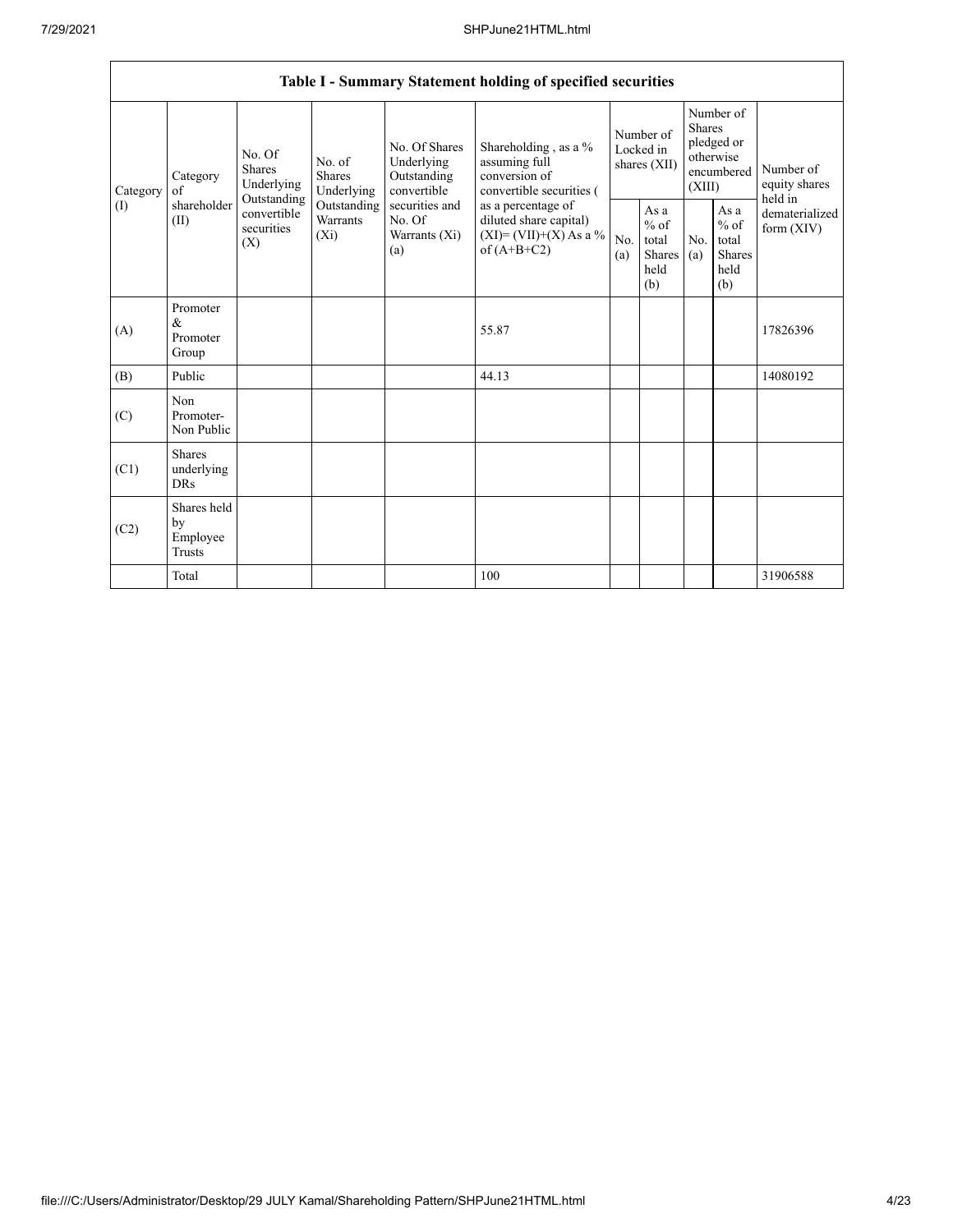|                                                                                                | Table II - Statement showing shareholding pattern of the Promoter and Promoter Group                                |                         |                                   |                                 |                                    |                             |                                                  |                           |                                                                  |          |                                 |  |
|------------------------------------------------------------------------------------------------|---------------------------------------------------------------------------------------------------------------------|-------------------------|-----------------------------------|---------------------------------|------------------------------------|-----------------------------|--------------------------------------------------|---------------------------|------------------------------------------------------------------|----------|---------------------------------|--|
|                                                                                                |                                                                                                                     |                         |                                   | No.<br><b>Of</b>                | No. Of                             | Total nos.                  | Shareholding<br>as a % of<br>total no. of        |                           | Number of Voting Rights held in each<br>class of securities (IX) |          |                                 |  |
| Sr.                                                                                            | Category &<br>Name of the                                                                                           | Nos. Of<br>shareholders | No. of<br>fully paid<br>up equity | Partly<br>paid-<br>up           | shares<br>underlying<br>Depository | shares<br>held<br>$(VII) =$ | shares<br>(calculated<br>as per                  | No of Voting (XIV) Rights |                                                                  |          | Total<br>as a %                 |  |
|                                                                                                | Shareholders (I)                                                                                                    | (III)                   | shares<br>held (IV)               | equity<br>shares<br>held<br>(V) | Receipts<br>(VI)                   | $(IV)+$<br>$(V)$ + $(VI)$   | SCRR,<br>1957) (VIII)<br>As a % of<br>$(A+B+C2)$ | Class eg:<br>X            | Class<br>eg:y                                                    | Total    | of<br>Total<br>Voting<br>rights |  |
| A                                                                                              | Table II - Statement showing shareholding pattern of the Promoter and Promoter Group                                |                         |                                   |                                 |                                    |                             |                                                  |                           |                                                                  |          |                                 |  |
| (1)                                                                                            | Indian                                                                                                              |                         |                                   |                                 |                                    |                             |                                                  |                           |                                                                  |          |                                 |  |
| (a)                                                                                            | Individuals/Hindu<br>undivided Family                                                                               | $\overline{\mathbf{4}}$ | 5617214                           |                                 |                                    | 5617214                     | 17.61                                            | 5617214                   |                                                                  | 5617214  | 17.61                           |  |
| (d)                                                                                            | Any Other<br>(specify)                                                                                              | 18                      | 12209182                          |                                 |                                    | 12209182                    | 38.27                                            | 12209182                  |                                                                  | 12209182 | 38.27                           |  |
| Sub-Total<br>(A)(1)                                                                            |                                                                                                                     | 22                      | 17826396                          |                                 |                                    | 17826396 55.87              |                                                  | 17826396                  |                                                                  | 17826396 | 55.87                           |  |
| (2)                                                                                            | Foreign                                                                                                             |                         |                                   |                                 |                                    |                             |                                                  |                           |                                                                  |          |                                 |  |
| Total<br>Shareholding<br>of Promoter<br>and<br>Promoter<br>Group $(A)=$<br>$(A)(1)+(A)$<br>(2) |                                                                                                                     | 22                      | 17826396                          |                                 |                                    | 17826396 55.87              |                                                  | 17826396                  |                                                                  | 17826396 | 55.87                           |  |
| B                                                                                              | Table III - Statement showing shareholding pattern of the Public shareholder                                        |                         |                                   |                                 |                                    |                             |                                                  |                           |                                                                  |          |                                 |  |
| (1)                                                                                            | Institutions                                                                                                        |                         |                                   |                                 |                                    |                             |                                                  |                           |                                                                  |          |                                 |  |
| (e)                                                                                            | Foreign Portfolio<br>Investors                                                                                      | $\mathbf{1}$            | 5294                              |                                 |                                    | 5294                        | 0.02                                             | 5294                      |                                                                  | 5294     | 0.02                            |  |
| Sub-Total<br>(B)(1)                                                                            |                                                                                                                     | 1                       | 5294                              |                                 |                                    | 5294                        | 0.02                                             | 5294                      |                                                                  | 5294     | 0.02                            |  |
| (3)                                                                                            | Non-institutions                                                                                                    |                         |                                   |                                 |                                    |                             |                                                  |                           |                                                                  |          |                                 |  |
| (a(i))                                                                                         | Individuals -<br>i.Individual<br>shareholders<br>holding nominal<br>share capital up<br>to Rs. 2 lakhs.             | 7613                    | 1830056                           |                                 |                                    | 1830056                     | 5.74                                             | 1830056                   |                                                                  | 1830056  | 5.74                            |  |
| (a(ii))                                                                                        | Individuals - ii.<br>Individual<br>shareholders<br>holding nominal<br>share capital in<br>excess of Rs. 2<br>lakhs. | 70                      | 8876909                           |                                 |                                    | 8876909                     | 27.82                                            | 8876909                   |                                                                  | 8876909  | 27.82                           |  |
| (e)                                                                                            | Any Other<br>(specify)                                                                                              | 439                     | 3367933                           |                                 |                                    | 3367933                     | 10.56                                            | 3367933                   |                                                                  | 3367933  | 10.56                           |  |
| Sub-Total<br>(B)(3)                                                                            |                                                                                                                     | 8122                    | 14074898                          |                                 |                                    | 14074898                    | 44.11                                            | 14074898                  |                                                                  | 14074898 | 44.11                           |  |
| <b>Total Public</b><br>Shareholding<br>$(B)=(B)(1)+$<br>$(B)(2)+(B)$<br>(3)                    |                                                                                                                     | 8123                    | 14080192                          |                                 |                                    | 14080192 44.13              |                                                  | 14080192                  |                                                                  | 14080192 | 44.13                           |  |
| $\mathbf C$                                                                                    | Table IV - Statement showing shareholding pattern of the Non Promoter- Non Public shareholder                       |                         |                                   |                                 |                                    |                             |                                                  |                           |                                                                  |          |                                 |  |
| Total (<br>$A+B+C2$ )                                                                          |                                                                                                                     | 8145                    | 31906588                          |                                 |                                    | 31906588                    | 100                                              | 31906588                  |                                                                  | 31906588 | 100                             |  |
| Total<br>$(A+B+C)$                                                                             |                                                                                                                     | 8145                    | 31906588                          |                                 |                                    | 31906588                    | 100                                              | 31906588                  |                                                                  | 31906588 | 100                             |  |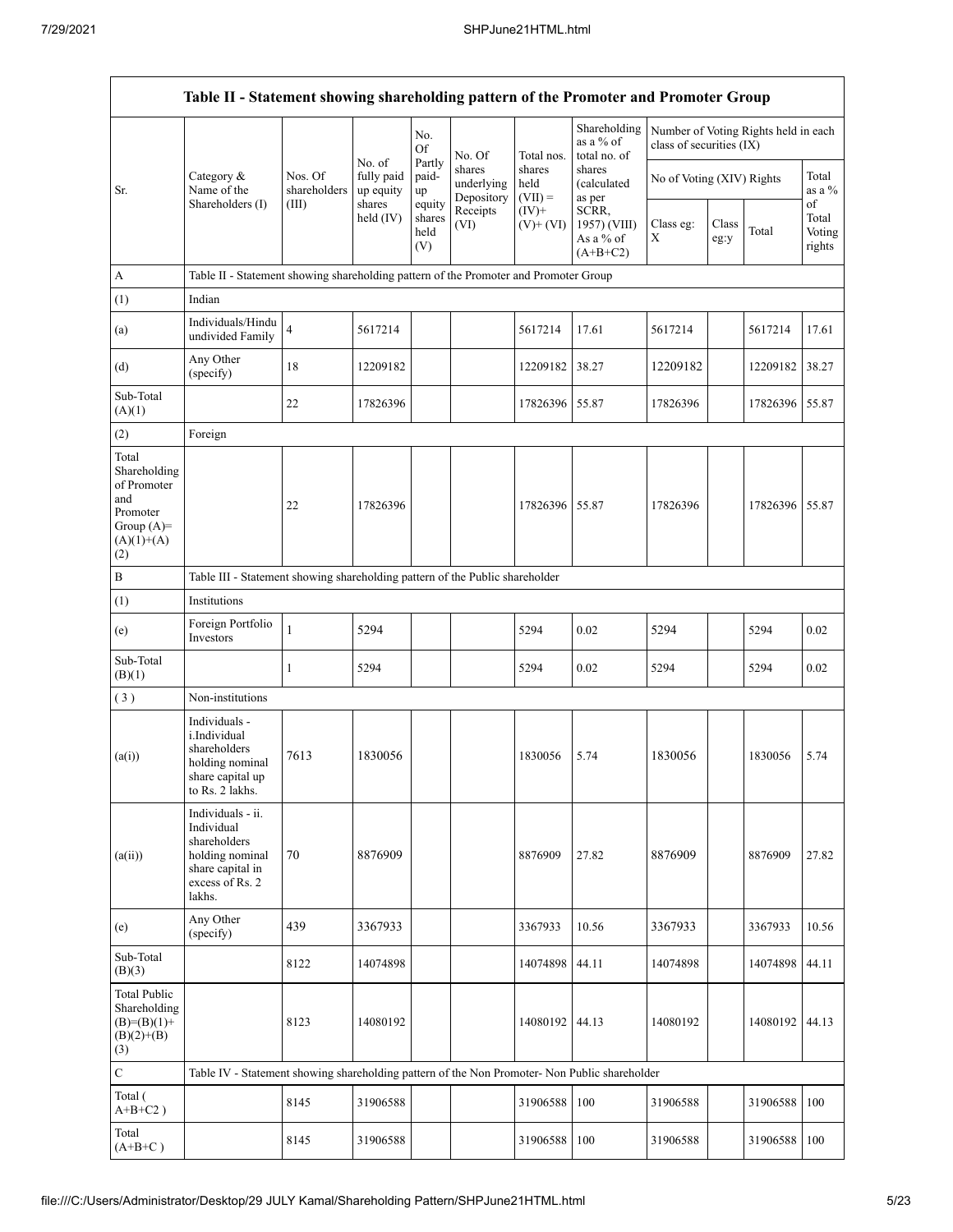| Table II - Statement showing shareholding pattern of the Promoter and Promoter Group    |                                                 |                                       |                                                           |                                                                                               |                                        |                                                  |                                                                        |                                                  |                                       |  |  |  |
|-----------------------------------------------------------------------------------------|-------------------------------------------------|---------------------------------------|-----------------------------------------------------------|-----------------------------------------------------------------------------------------------|----------------------------------------|--------------------------------------------------|------------------------------------------------------------------------|--------------------------------------------------|---------------------------------------|--|--|--|
|                                                                                         | No. Of<br>Shares<br>Underlying                  | No. of<br><b>Shares</b><br>Underlying | No. Of Shares<br>Underlying<br>Outstanding<br>convertible | Shareholding, as a %<br>assuming full conversion of<br>convertible securities (as a           | Number of<br>Locked in<br>shares (XII) |                                                  | Number of<br>Shares<br>pledged or<br>otherwise<br>encumbered<br>(XIII) |                                                  | Number of<br>equity shares<br>held in |  |  |  |
| Sr.                                                                                     | Outstanding<br>convertible<br>securities<br>(X) | Outstanding<br>Warrants<br>$(X_i)$    | securities and<br>No. Of Warrants<br>$(Xi)$ (a)           | percentage of diluted share<br>capital) $(XI) = (VII)+(X) As$<br>a % of $(A+B+C2)$            | No.<br>(a)                             | As a<br>$%$ of<br>total<br>Shares<br>held<br>(b) | No.<br>(a)                                                             | As a<br>$%$ of<br>total<br>Shares<br>held<br>(b) | dematerialized<br>form (XIV)          |  |  |  |
| $\mathbf{A}$                                                                            |                                                 |                                       |                                                           | Table II - Statement showing shareholding pattern of the Promoter and Promoter Group          |                                        |                                                  |                                                                        |                                                  |                                       |  |  |  |
| (1)                                                                                     | Indian                                          |                                       |                                                           |                                                                                               |                                        |                                                  |                                                                        |                                                  |                                       |  |  |  |
| (a)                                                                                     |                                                 |                                       |                                                           | 17.61                                                                                         |                                        |                                                  |                                                                        |                                                  | 5617214                               |  |  |  |
| (d)                                                                                     |                                                 |                                       |                                                           | 38.27                                                                                         |                                        |                                                  |                                                                        |                                                  | 12209182                              |  |  |  |
| Sub-Total (A)<br>(1)                                                                    |                                                 |                                       |                                                           | 55.87                                                                                         |                                        |                                                  |                                                                        |                                                  | 17826396                              |  |  |  |
| (2)                                                                                     | Foreign                                         |                                       |                                                           |                                                                                               |                                        |                                                  |                                                                        |                                                  |                                       |  |  |  |
| Total<br>Shareholding<br>of Promoter<br>and Promoter<br>Group $(A)=$<br>$(A)(1)+(A)(2)$ |                                                 |                                       |                                                           | 55.87                                                                                         |                                        |                                                  |                                                                        |                                                  | 17826396                              |  |  |  |
| $\, {\bf B}$                                                                            |                                                 |                                       |                                                           | Table III - Statement showing shareholding pattern of the Public shareholder                  |                                        |                                                  |                                                                        |                                                  |                                       |  |  |  |
| (1)                                                                                     | Institutions                                    |                                       |                                                           |                                                                                               |                                        |                                                  |                                                                        |                                                  |                                       |  |  |  |
| (e)                                                                                     |                                                 |                                       |                                                           | 0.02                                                                                          |                                        |                                                  |                                                                        |                                                  | 5294                                  |  |  |  |
| Sub-Total (B)<br>(1)                                                                    |                                                 |                                       |                                                           | 0.02                                                                                          |                                        |                                                  |                                                                        |                                                  | 5294                                  |  |  |  |
| (3)                                                                                     | Non-institutions                                |                                       |                                                           |                                                                                               |                                        |                                                  |                                                                        |                                                  |                                       |  |  |  |
| (a(i))                                                                                  |                                                 |                                       |                                                           | 5.74                                                                                          |                                        |                                                  |                                                                        |                                                  | 1830056                               |  |  |  |
| (a(ii))                                                                                 |                                                 |                                       |                                                           | 27.82                                                                                         |                                        |                                                  |                                                                        |                                                  | 8876909                               |  |  |  |
| (e)                                                                                     |                                                 |                                       |                                                           | 10.56                                                                                         |                                        |                                                  |                                                                        |                                                  | 3367933                               |  |  |  |
| Sub-Total (B)<br>(3)                                                                    |                                                 |                                       |                                                           | 44.11                                                                                         |                                        |                                                  |                                                                        |                                                  | 14074898                              |  |  |  |
| <b>Total Public</b><br>Shareholding<br>$(B)=(B)(1)+$<br>$(B)(2)+(B)(3)$                 |                                                 |                                       |                                                           | 44.13                                                                                         |                                        |                                                  |                                                                        |                                                  | 14080192                              |  |  |  |
| $\mathbf C$                                                                             |                                                 |                                       |                                                           | Table IV - Statement showing shareholding pattern of the Non Promoter- Non Public shareholder |                                        |                                                  |                                                                        |                                                  |                                       |  |  |  |
| Total (<br>$A+B+C2$ )                                                                   |                                                 |                                       |                                                           | 100                                                                                           |                                        |                                                  |                                                                        |                                                  | 31906588                              |  |  |  |
| Total (A+B+C<br>$\mathcal{E}$                                                           |                                                 |                                       |                                                           | 100                                                                                           |                                        |                                                  |                                                                        |                                                  | 31906588                              |  |  |  |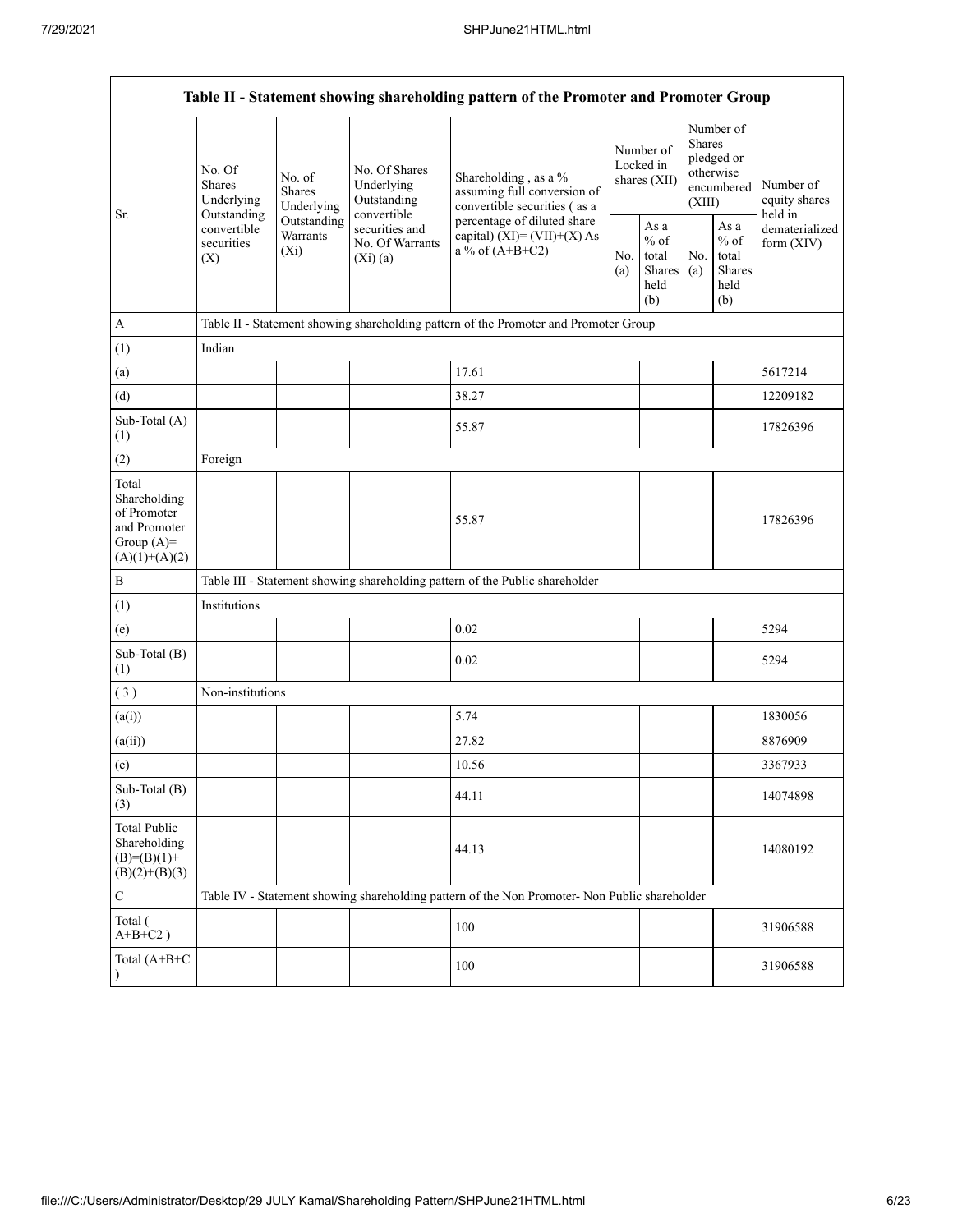| Individuals/Hindu undivided Family                                                                                                                                                       |                                                         |                                                               |               |                |                       |  |  |  |  |  |  |
|------------------------------------------------------------------------------------------------------------------------------------------------------------------------------------------|---------------------------------------------------------|---------------------------------------------------------------|---------------|----------------|-----------------------|--|--|--|--|--|--|
| Searial No.                                                                                                                                                                              | $\mathbf{1}$                                            | $\sqrt{2}$                                                    | 3             | $\overline{4}$ |                       |  |  |  |  |  |  |
| Name of the<br>Shareholders (I)                                                                                                                                                          | Yash Pal Gupta                                          | Rajesh Kumar Gupta                                            | Parveen Gupta | Sachin Gupta   | Click here to go back |  |  |  |  |  |  |
| PAN (II)                                                                                                                                                                                 | AABPY3801C                                              | AAGPG1933N                                                    | ACAPG7884N    | AEMPG2079R     | Total                 |  |  |  |  |  |  |
| No. of fully paid<br>up equity shares<br>$held$ (IV)                                                                                                                                     | 739123                                                  | 1922068                                                       | 1858823       | 1097200        | 5617214               |  |  |  |  |  |  |
| No. Of Partly paid-<br>up equity shares<br>held(V)                                                                                                                                       |                                                         |                                                               |               |                |                       |  |  |  |  |  |  |
| No. Of shares<br>underlying<br>Depository<br>Receipts (VI)                                                                                                                               |                                                         |                                                               |               |                |                       |  |  |  |  |  |  |
| Total nos. shares<br>held $(VII) = (IV) +$<br>$(V)$ + $(VI)$                                                                                                                             | 739123                                                  | 1922068                                                       | 1858823       | 1097200        | 5617214               |  |  |  |  |  |  |
| Shareholding as a<br>% of total no. of<br>shares (calculated<br>as per SCRR,<br>1957) (VIII) As a<br>% of $(A+B+C2)$                                                                     | 2.32                                                    | 6.02                                                          | 5.83          | 3.44           | 17.61                 |  |  |  |  |  |  |
|                                                                                                                                                                                          |                                                         | Number of Voting Rights held in each class of securities (IX) |               |                |                       |  |  |  |  |  |  |
| Class eg:X                                                                                                                                                                               | 739123                                                  | 1922068                                                       | 1858823       | 1097200        | 5617214               |  |  |  |  |  |  |
| Class eg:y                                                                                                                                                                               |                                                         |                                                               |               |                |                       |  |  |  |  |  |  |
| Total                                                                                                                                                                                    | 739123                                                  | 1922068                                                       | 1858823       | 1097200        | 5617214               |  |  |  |  |  |  |
| Total as a % of<br>Total Voting rights                                                                                                                                                   | 2.32                                                    | 6.02                                                          | 5.83          | 3.44           | 17.61                 |  |  |  |  |  |  |
| No. Of Shares<br>Underlying<br>Outstanding<br>convertible<br>securities $(X)$                                                                                                            |                                                         |                                                               |               |                |                       |  |  |  |  |  |  |
| No. of Shares<br>Underlying<br>Outstanding<br>Warrants (Xi)                                                                                                                              |                                                         |                                                               |               |                |                       |  |  |  |  |  |  |
| No. Of Shares<br>Underlying<br>Outstanding<br>convertible<br>securities and No.<br>Of Warrants (Xi)<br>(a)                                                                               |                                                         |                                                               |               |                |                       |  |  |  |  |  |  |
| Shareholding, as a<br>% assuming full<br>conversion of<br>convertible<br>securities (as a<br>percentage of<br>diluted share<br>capital) (XI)=<br>$(VII)+(Xi)(a)$ As a<br>% of $(A+B+C2)$ | 2.32                                                    | 6.02                                                          | 5.83          | 3.44           | 17.61                 |  |  |  |  |  |  |
| Number of Locked in shares (XII)                                                                                                                                                         |                                                         |                                                               |               |                |                       |  |  |  |  |  |  |
| No. (a)                                                                                                                                                                                  |                                                         |                                                               |               |                |                       |  |  |  |  |  |  |
| As a % of total<br>Shares held (b)                                                                                                                                                       |                                                         |                                                               |               |                |                       |  |  |  |  |  |  |
|                                                                                                                                                                                          | Number of Shares pledged or otherwise encumbered (XIII) |                                                               |               |                |                       |  |  |  |  |  |  |
| No. (a)                                                                                                                                                                                  |                                                         |                                                               |               |                |                       |  |  |  |  |  |  |
|                                                                                                                                                                                          |                                                         |                                                               |               |                |                       |  |  |  |  |  |  |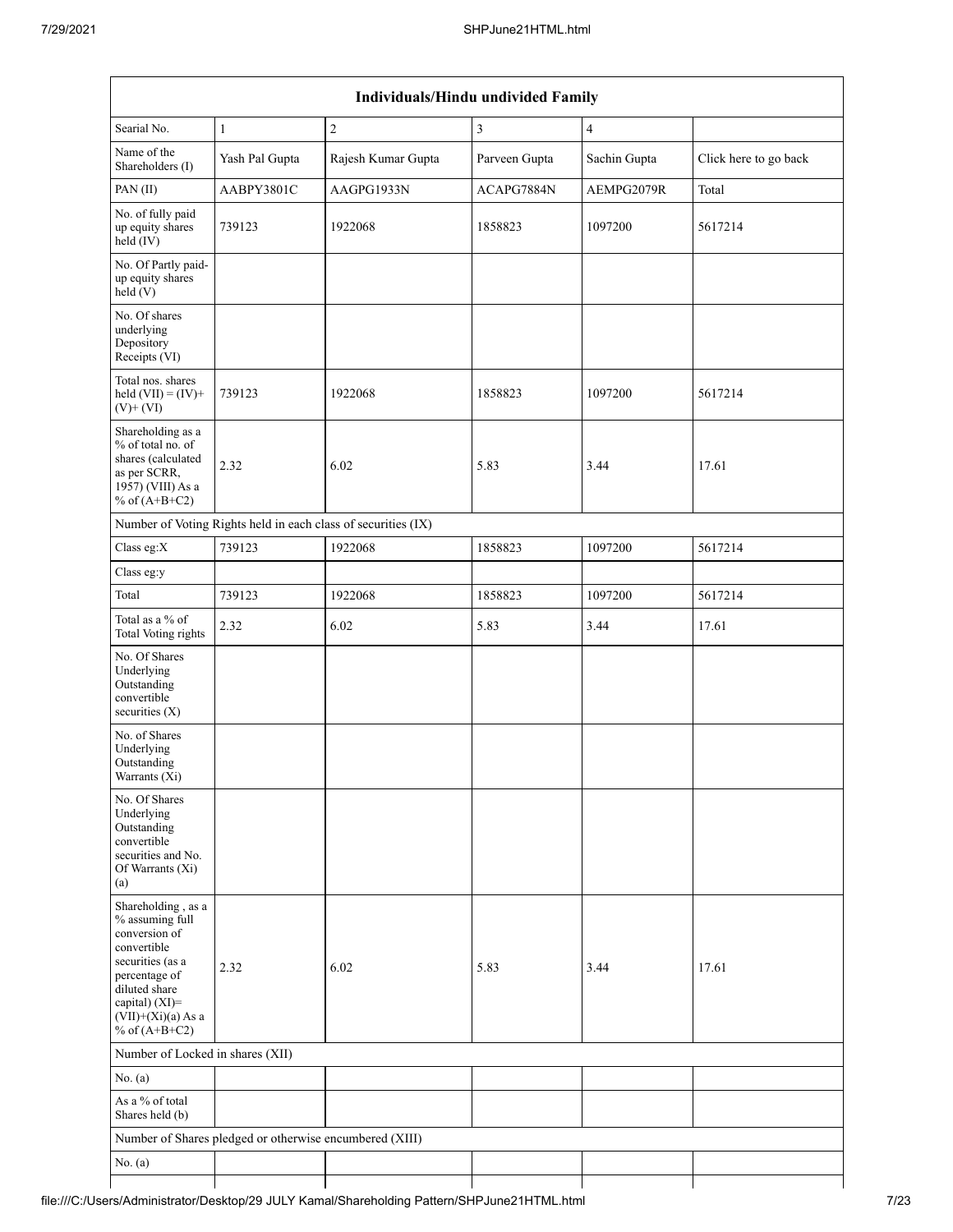## 7/29/2021 SHPJune21HTML.html

| As a % of total<br>Shares held (b)                                   |          |          |          |          |         |
|----------------------------------------------------------------------|----------|----------|----------|----------|---------|
| Number of equity<br>shares held in<br>dematerialized<br>form $(XIV)$ | 739123   | 1922068  | 1858823  | 1097200  | 5617214 |
| Reason for not providing PAN                                         |          |          |          |          |         |
| Reason for not<br>providing PAN                                      |          |          |          |          |         |
| Shareholder type                                                     | Promoter | Promoter | Promoter | Promoter |         |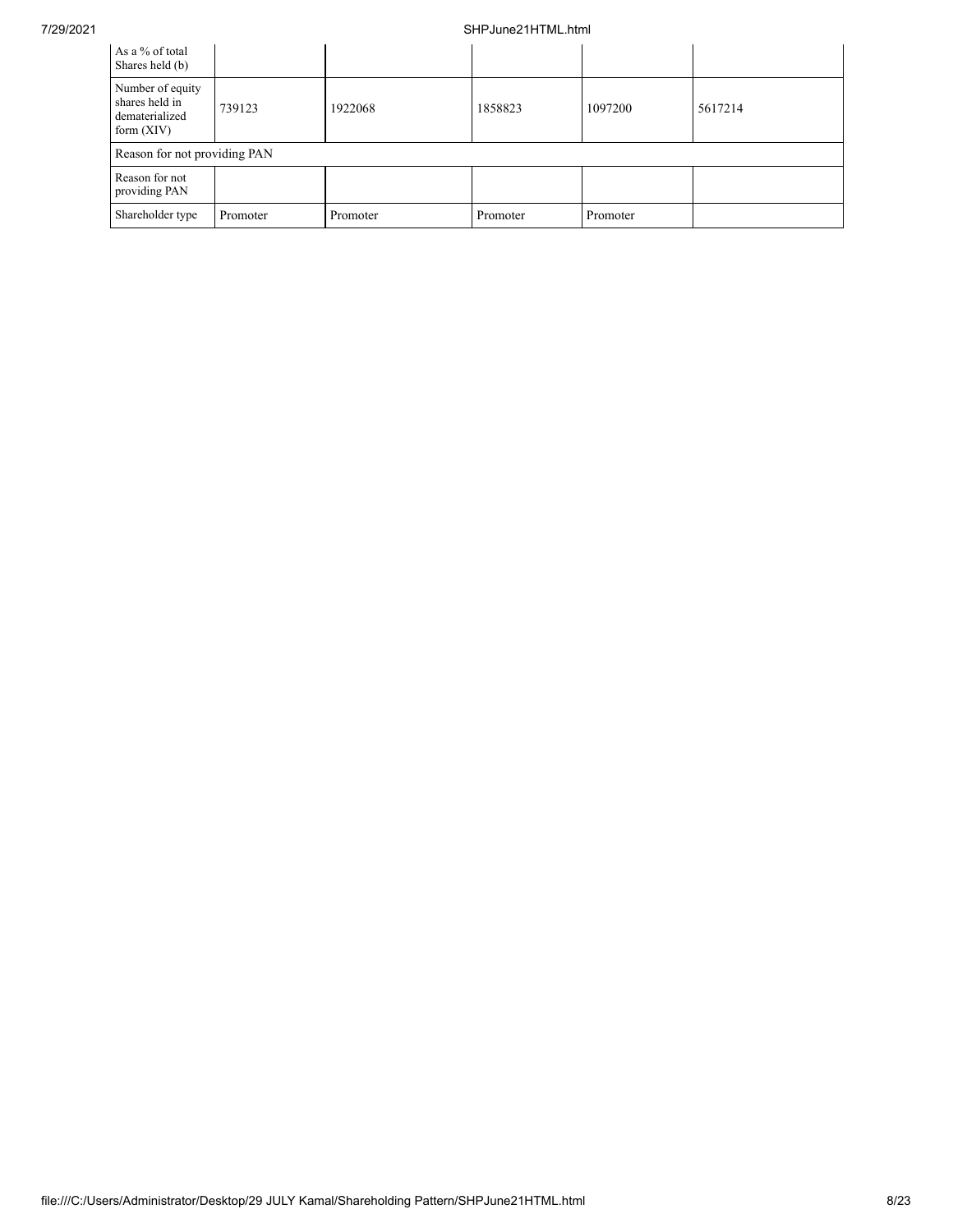| Any Other (specify)                                                                                                                                                                  |                                        |                                        |                                        |                                        |                                        |                                        |                                        |  |  |  |  |
|--------------------------------------------------------------------------------------------------------------------------------------------------------------------------------------|----------------------------------------|----------------------------------------|----------------------------------------|----------------------------------------|----------------------------------------|----------------------------------------|----------------------------------------|--|--|--|--|
| Searial No.                                                                                                                                                                          | $\mathbf{1}$                           | $\sqrt{2}$                             | 3                                      | $\overline{4}$                         | 5                                      | 6                                      | $\tau$                                 |  |  |  |  |
| Category                                                                                                                                                                             | Director or<br>Director's<br>Relatives | Director or<br>Director's<br>Relatives | Director or<br>Director's<br>Relatives | Director or<br>Director's<br>Relatives | Director or<br>Director's<br>Relatives | Director or<br>Director's<br>Relatives | Director or<br>Director's<br>Relatives |  |  |  |  |
| Name of the<br>Shareholders (I)                                                                                                                                                      | Parveen Gupta<br><b>HUF</b>            | Yashpal HUF                            | Rajesh Kumar<br><b>HUF</b>             | Suman Gupta                            | Rekha Gupta                            | Sachin Gupta<br><b>HUF</b>             | Rachit Gupta<br>HUF                    |  |  |  |  |
| PAN (II)                                                                                                                                                                             | AAAHP7090R                             | AAAHY2937C                             | AABHR5315J                             | AAHPG4506G                             | AAOPG3268L                             | AAPHS5011J                             | AARHR4330M                             |  |  |  |  |
| No. of the<br>Shareholders (I)                                                                                                                                                       | $\mathbf{1}$                           | $\mathbf{1}$                           | $\mathbf{1}$                           | $\mathbf{1}$                           | $\mathbf{1}$                           | $\mathbf{1}$                           | $\mathbf{1}$                           |  |  |  |  |
| No. of fully paid<br>up equity shares<br>held (IV)                                                                                                                                   | 85200                                  | 78800                                  | 89600                                  | 1176410                                | 1457265                                | 183200                                 | 15000                                  |  |  |  |  |
| No. Of Partly paid-<br>up equity shares<br>held(V)                                                                                                                                   |                                        |                                        |                                        |                                        |                                        |                                        |                                        |  |  |  |  |
| No. Of shares<br>underlying<br>Depository<br>Receipts (VI)                                                                                                                           |                                        |                                        |                                        |                                        |                                        |                                        |                                        |  |  |  |  |
| Total nos. shares<br>held $(VII) = (IV) +$<br>$(V)$ + $(VI)$                                                                                                                         | 85200                                  | 78800                                  | 89600                                  | 1176410                                | 1457265                                | 183200                                 | 15000                                  |  |  |  |  |
| Shareholding as a<br>% of total no. of<br>shares (calculated<br>as per SCRR,<br>1957) (VIII) As a<br>% of $(A+B+C2)$                                                                 | 0.27                                   | 0.25                                   | 0.28                                   | 3.69                                   | 4.57                                   | 0.57                                   | 0.05                                   |  |  |  |  |
| Number of Voting Rights held in each class of securities (IX)                                                                                                                        |                                        |                                        |                                        |                                        |                                        |                                        |                                        |  |  |  |  |
| Class eg: X                                                                                                                                                                          | 85200                                  | 78800                                  | 89600                                  | 1176410                                | 1457265                                | 183200                                 | 15000                                  |  |  |  |  |
| Class eg:y                                                                                                                                                                           |                                        |                                        |                                        |                                        |                                        |                                        |                                        |  |  |  |  |
| Total                                                                                                                                                                                | 85200                                  | 78800                                  | 89600                                  | 1176410                                | 1457265                                | 183200                                 | 15000                                  |  |  |  |  |
| Total as a % of<br>Total Voting rights                                                                                                                                               | 0.27                                   | 0.25                                   | 0.28                                   | 3.69                                   | 4.57                                   | 0.57                                   | 0.05                                   |  |  |  |  |
| No. Of Shares<br>Underlying<br>Outstanding<br>convertible<br>securities $(X)$                                                                                                        |                                        |                                        |                                        |                                        |                                        |                                        |                                        |  |  |  |  |
| No. of Shares<br>Underlying<br>Outstanding<br>Warrants (Xi)                                                                                                                          |                                        |                                        |                                        |                                        |                                        |                                        |                                        |  |  |  |  |
| No. Of Shares<br>Underlying<br>Outstanding<br>convertible<br>securities and No.<br>Of Warrants (Xi)<br>(a)                                                                           |                                        |                                        |                                        |                                        |                                        |                                        |                                        |  |  |  |  |
| Shareholding, as a<br>% assuming full<br>conversion of<br>convertible<br>securities (as a<br>percentage of<br>diluted share<br>capital) (XI)=<br>$(VII)+(X)$ As a %<br>of $(A+B+C2)$ | 0.27                                   | 0.25                                   | 0.28                                   | 3.69                                   | 4.57                                   | 0.57                                   | 0.05                                   |  |  |  |  |
| Number of Locked in shares (XII)                                                                                                                                                     |                                        |                                        |                                        |                                        |                                        |                                        |                                        |  |  |  |  |
| No. $(a)$                                                                                                                                                                            |                                        |                                        |                                        |                                        |                                        |                                        |                                        |  |  |  |  |

file:///C:/Users/Administrator/Desktop/29 JULY Kamal/Shareholding Pattern/SHPJune21HTML.html 9/23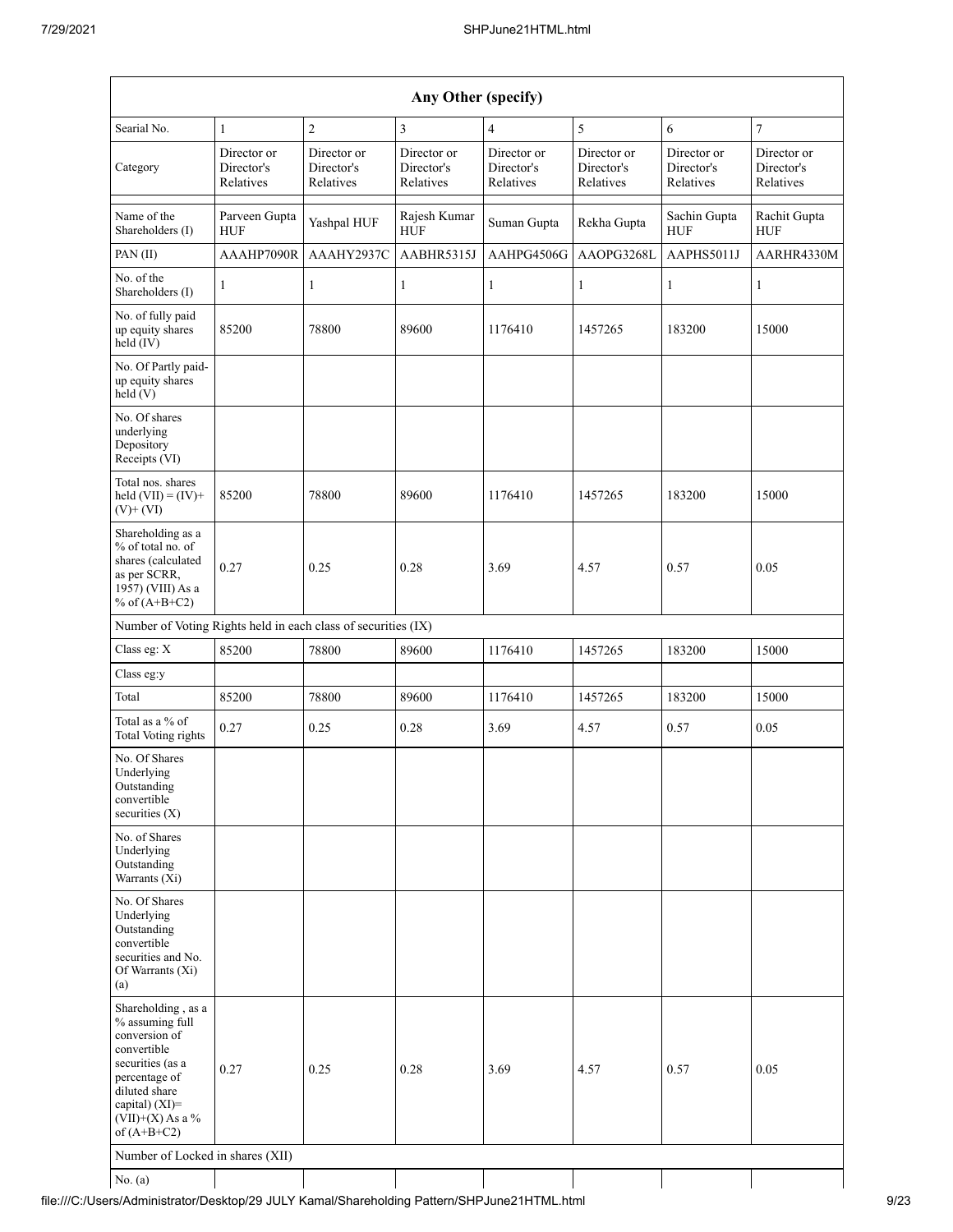| As a % of total<br>Shares held (b)                                   |                   |                   |                   |                   |                   |                   |                   |
|----------------------------------------------------------------------|-------------------|-------------------|-------------------|-------------------|-------------------|-------------------|-------------------|
| Number of Shares pledged or otherwise encumbered (XIII)              |                   |                   |                   |                   |                   |                   |                   |
| No. $(a)$                                                            |                   |                   |                   |                   |                   |                   |                   |
| As a $%$ of total<br>Shares held (b)                                 |                   |                   |                   |                   |                   |                   |                   |
| Number of equity<br>shares held in<br>dematerialized<br>form $(XIV)$ | 85200             | 78800             | 89600             | 1176410           | 1457265           | 183200            | 15000             |
| Reason for not providing PAN                                         |                   |                   |                   |                   |                   |                   |                   |
| Reason for not<br>providing PAN                                      |                   |                   |                   |                   |                   |                   |                   |
| Shareholder type                                                     | Promoter<br>Group | Promoter<br>Group | Promoter<br>Group | Promoter<br>Group | Promoter<br>Group | Promoter<br>Group | Promoter<br>Group |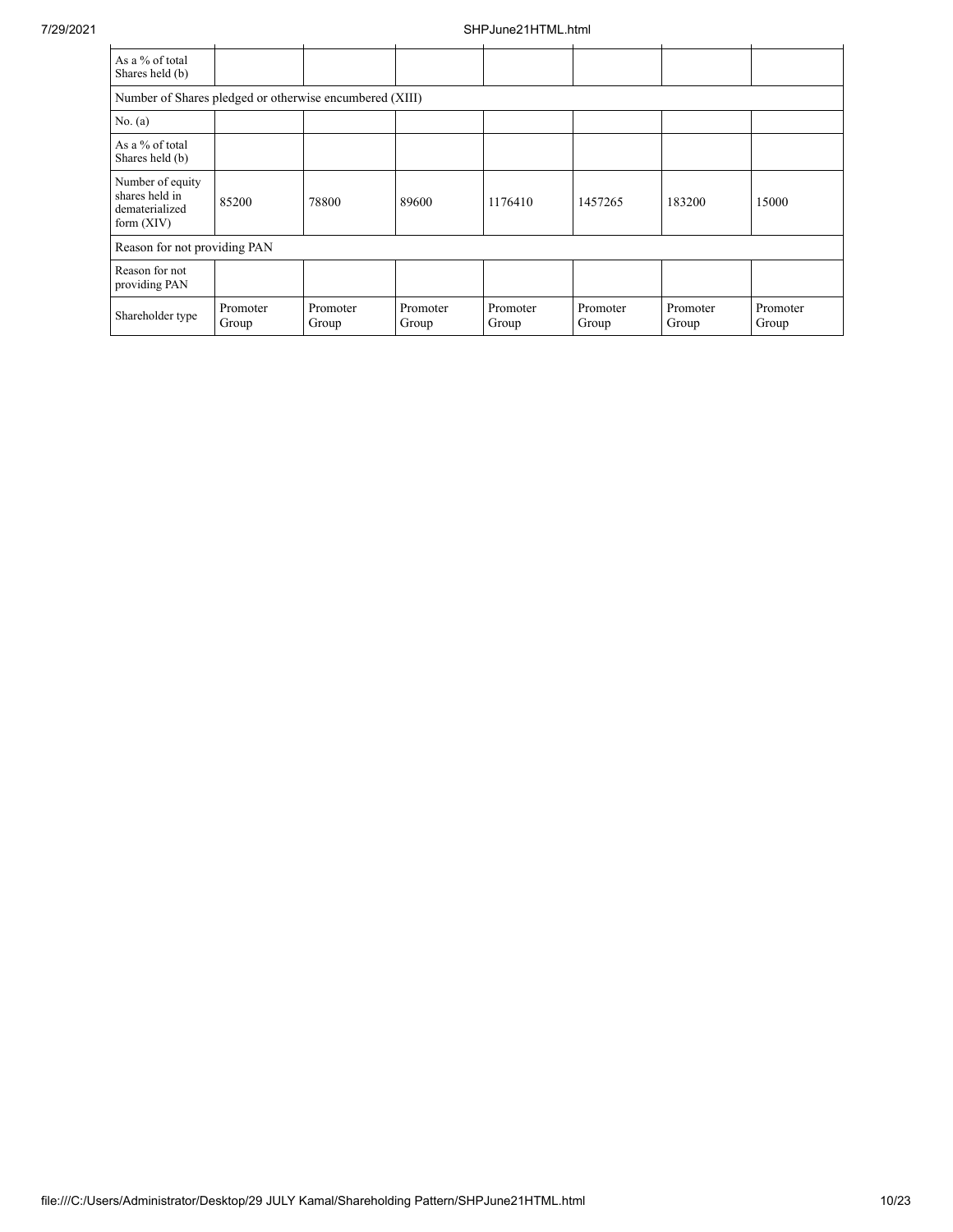| Any Other (specify)                                                                                                                                                                   |                                        |                                        |                                        |                                        |                                        |                                        |                                        |  |  |  |  |  |
|---------------------------------------------------------------------------------------------------------------------------------------------------------------------------------------|----------------------------------------|----------------------------------------|----------------------------------------|----------------------------------------|----------------------------------------|----------------------------------------|----------------------------------------|--|--|--|--|--|
| Searial No.                                                                                                                                                                           | 8                                      | 9                                      | 10                                     | 11                                     | 12                                     | 13                                     | 14                                     |  |  |  |  |  |
| Category                                                                                                                                                                              | Director or<br>Director's<br>Relatives | Director or<br>Director's<br>Relatives | Director or<br>Director's<br>Relatives | Director or<br>Director's<br>Relatives | Director or<br>Director's<br>Relatives | Director or<br>Director's<br>Relatives | Director or<br>Director's<br>Relatives |  |  |  |  |  |
| Name of the<br>Shareholders (I)                                                                                                                                                       | Saroj Gupta                            | Sukriti Gupta                          | Sonam Gupta                            | Subash Ranri                           | Saurabh Gupta                          | Tripti Gupta                           | Rohin Gupta                            |  |  |  |  |  |
| PAN(II)                                                                                                                                                                               | ACAPG4673M                             | ACAPG4674N                             | AGNPV7533N                             | AHIPR4635F                             | AHZPG0315L                             | AIXPG2163K                             | ALMPG1616R                             |  |  |  |  |  |
| No. of the<br>Shareholders (I)                                                                                                                                                        | $\mathbf{1}$                           | 1                                      | $\mathbf{1}$                           | $\mathbf{1}$                           | $\mathbf{1}$                           | $\mathbf{1}$                           | $\mathbf{1}$                           |  |  |  |  |  |
| No. of fully paid<br>up equity shares<br>$held$ (IV)                                                                                                                                  | 1765600                                | 800000                                 | 54000                                  | 156816                                 | 1364412                                | 1230667                                | 1323312                                |  |  |  |  |  |
| No. Of Partly paid-<br>up equity shares<br>held (V)                                                                                                                                   |                                        |                                        |                                        |                                        |                                        |                                        |                                        |  |  |  |  |  |
| No. Of shares<br>underlying<br>Depository<br>Receipts (VI)                                                                                                                            |                                        |                                        |                                        |                                        |                                        |                                        |                                        |  |  |  |  |  |
| Total nos. shares<br>held $(VII) = (IV) +$<br>$(V)$ + $(VI)$                                                                                                                          | 1765600                                | 800000                                 | 54000                                  | 156816                                 | 1364412                                | 1230667                                | 1323312                                |  |  |  |  |  |
| Shareholding as a<br>% of total no. of<br>shares (calculated<br>as per SCRR,<br>1957) (VIII) As a<br>% of $(A+B+C2)$                                                                  | 5.53                                   | 2.51                                   | 0.17                                   | 0.49                                   | 4.28                                   | 3.86                                   | 4.15                                   |  |  |  |  |  |
| Number of Voting Rights held in each class of securities (IX)                                                                                                                         |                                        |                                        |                                        |                                        |                                        |                                        |                                        |  |  |  |  |  |
| Class eg: X                                                                                                                                                                           | 1765600                                | 800000                                 | 54000                                  | 156816                                 | 1364412                                | 1230667                                | 1323312                                |  |  |  |  |  |
| Class eg:y                                                                                                                                                                            |                                        |                                        |                                        |                                        |                                        |                                        |                                        |  |  |  |  |  |
| Total                                                                                                                                                                                 | 1765600                                | 800000                                 | 54000                                  | 156816                                 | 1364412                                | 1230667                                | 1323312                                |  |  |  |  |  |
| Total as a % of<br>Total Voting rights                                                                                                                                                | 5.53                                   | 2.51                                   | 0.17                                   | 0.49                                   | 4.28                                   | 3.86                                   | 4.15                                   |  |  |  |  |  |
| No. Of Shares<br>Underlying<br>Outstanding<br>convertible<br>securities $(X)$                                                                                                         |                                        |                                        |                                        |                                        |                                        |                                        |                                        |  |  |  |  |  |
| No. of Shares<br>Underlying<br>Outstanding<br>Warrants (Xi)                                                                                                                           |                                        |                                        |                                        |                                        |                                        |                                        |                                        |  |  |  |  |  |
| No. Of Shares<br>Underlying<br>Outstanding<br>convertible<br>securities and No.<br>Of Warrants (Xi)<br>(a)                                                                            |                                        |                                        |                                        |                                        |                                        |                                        |                                        |  |  |  |  |  |
| Shareholding, as a<br>% assuming full<br>conversion of<br>convertible<br>securities (as a<br>percentage of<br>diluted share<br>capital) $(XI)$ =<br>(VII)+(X) As a %<br>of $(A+B+C2)$ | 5.53                                   | 2.51                                   | 0.17                                   | 0.49                                   | 4.28                                   | 3.86                                   | 4.15                                   |  |  |  |  |  |
| Number of Locked in shares (XII)                                                                                                                                                      |                                        |                                        |                                        |                                        |                                        |                                        |                                        |  |  |  |  |  |
| No. $(a)$                                                                                                                                                                             |                                        |                                        |                                        |                                        |                                        |                                        |                                        |  |  |  |  |  |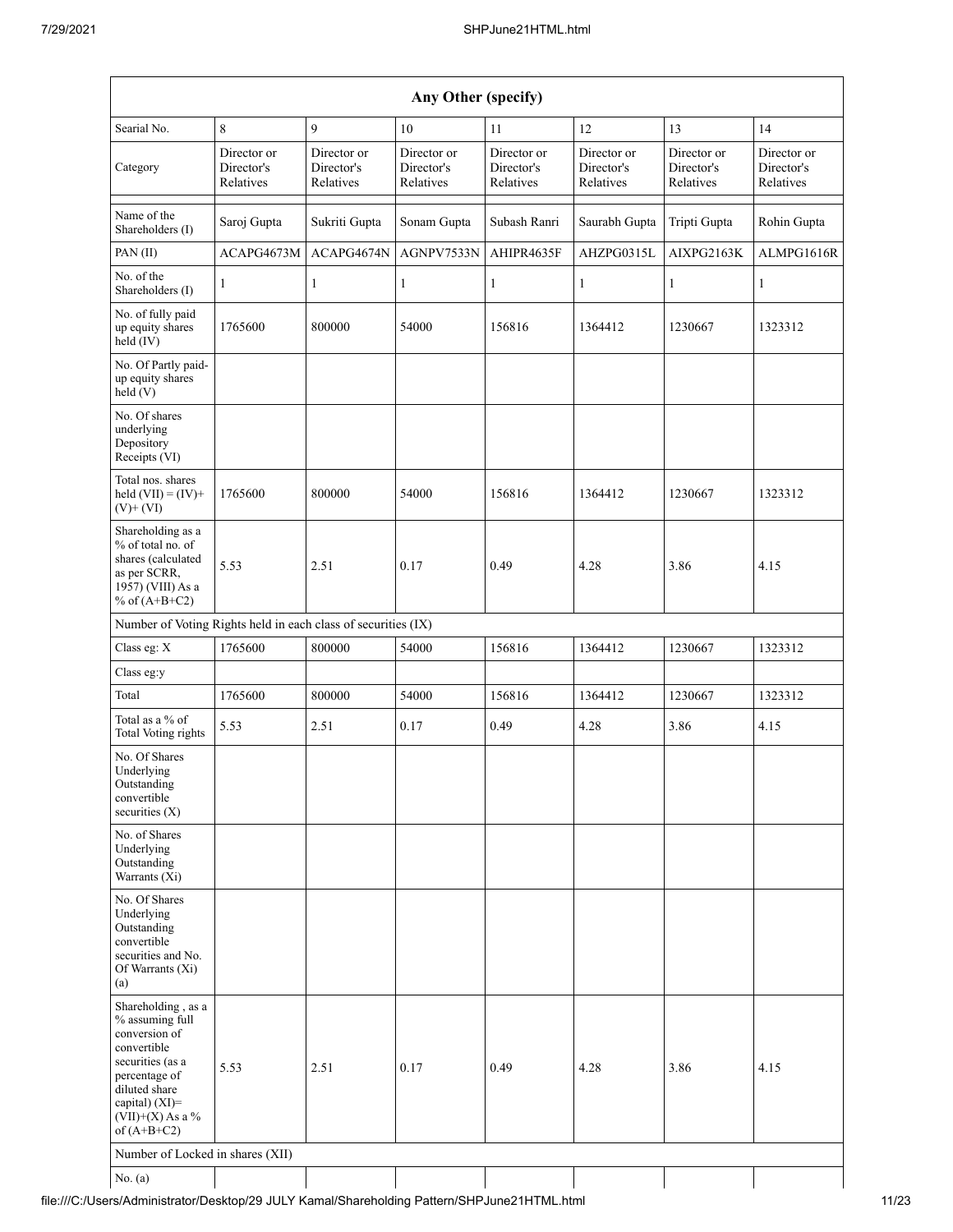| As a % of total<br>Shares held (b)                                   |                   |                   |                   |                   |                   |                   |                   |
|----------------------------------------------------------------------|-------------------|-------------------|-------------------|-------------------|-------------------|-------------------|-------------------|
| Number of Shares pledged or otherwise encumbered (XIII)              |                   |                   |                   |                   |                   |                   |                   |
| No. $(a)$                                                            |                   |                   |                   |                   |                   |                   |                   |
| As a % of total<br>Shares held (b)                                   |                   |                   |                   |                   |                   |                   |                   |
| Number of equity<br>shares held in<br>dematerialized<br>form $(XIV)$ | 1765600           | 800000            | 54000             | 156816            | 1364412           | 1230667           | 1323312           |
| Reason for not providing PAN                                         |                   |                   |                   |                   |                   |                   |                   |
| Reason for not<br>providing PAN                                      |                   |                   |                   |                   |                   |                   |                   |
| Shareholder type                                                     | Promoter<br>Group | Promoter<br>Group | Promoter<br>Group | Promoter<br>Group | Promoter<br>Group | Promoter<br>Group | Promoter<br>Group |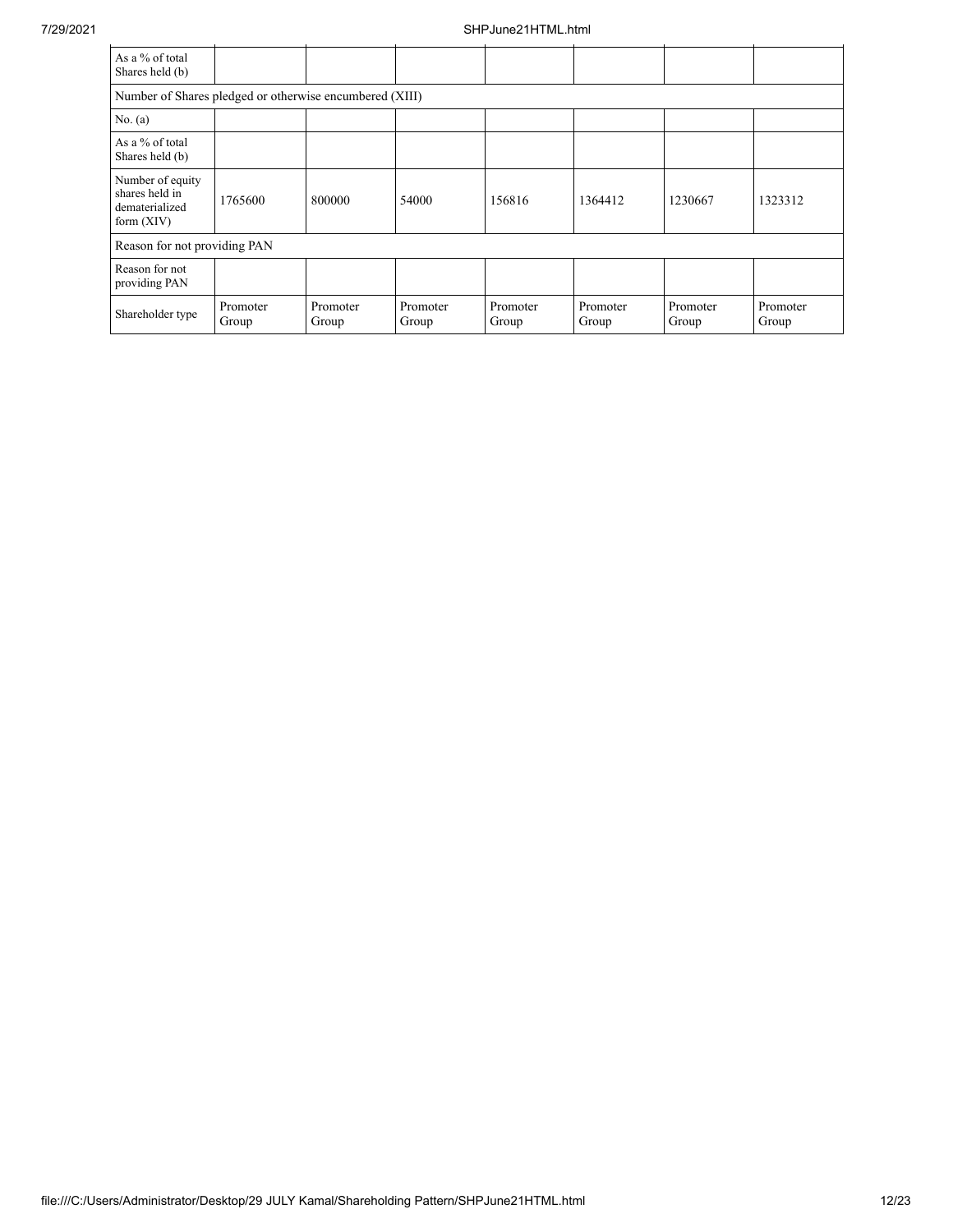|                                                                                                                                                                                      |                                                               |                                     | Any Other (specify)                 |                                     |                          |
|--------------------------------------------------------------------------------------------------------------------------------------------------------------------------------------|---------------------------------------------------------------|-------------------------------------|-------------------------------------|-------------------------------------|--------------------------|
| Searial No.                                                                                                                                                                          | 15                                                            | 16                                  | 17                                  | 18                                  |                          |
| Category                                                                                                                                                                             | Director or Director's<br>Relatives                           | Director or Director's<br>Relatives | Director or Director's<br>Relatives | Director or Director's<br>Relatives | Click here to go<br>back |
| Name of the<br>Shareholders (I)                                                                                                                                                      | Rachit Gupta                                                  | Prerna Gupta                        | Agam Gupta                          | Prachi Gupta                        |                          |
| PAN (II)                                                                                                                                                                             | AMRPG7143B                                                    | AYGPG3569A                          | BDLPG3156N                          | CBPPS3976P                          | Total                    |
| No. of the<br>Shareholders (I)                                                                                                                                                       | $\mathbf{1}$                                                  | 1                                   | $\mathbf{1}$                        | $\mathbf{1}$                        | 18                       |
| No. of fully paid<br>up equity shares<br>$held$ (IV)                                                                                                                                 | 1700400                                                       | 23200                               | 667300                              | 38000                               | 12209182                 |
| No. Of Partly paid-<br>up equity shares<br>held(V)                                                                                                                                   |                                                               |                                     |                                     |                                     |                          |
| No. Of shares<br>underlying<br>Depository<br>Receipts (VI)                                                                                                                           |                                                               |                                     |                                     |                                     |                          |
| Total nos. shares<br>held $(VII) = (IV) +$<br>$(V)$ + $(VI)$                                                                                                                         | 1700400                                                       | 23200                               | 667300                              | 38000                               | 12209182                 |
| Shareholding as a<br>% of total no. of<br>shares (calculated<br>as per SCRR,<br>1957) (VIII) As a<br>% of $(A+B+C2)$                                                                 | 5.33                                                          | 0.07                                | 2.09                                | 0.12                                | 38.27                    |
|                                                                                                                                                                                      | Number of Voting Rights held in each class of securities (IX) |                                     |                                     |                                     |                          |
| Class eg: X                                                                                                                                                                          | 1700400                                                       | 23200                               | 667300                              | 38000                               | 12209182                 |
| Class eg:y                                                                                                                                                                           |                                                               |                                     |                                     |                                     |                          |
| Total                                                                                                                                                                                | 1700400                                                       | 23200                               | 667300                              | 38000                               | 12209182                 |
| Total as a % of<br>Total Voting rights                                                                                                                                               | 5.33                                                          | 0.07                                | 2.09                                | 0.12                                | 38.27                    |
| No. Of Shares<br>Underlying<br>Outstanding<br>convertible<br>securities $(X)$                                                                                                        |                                                               |                                     |                                     |                                     |                          |
| No. of Shares<br>Underlying<br>Outstanding<br>Warrants (Xi)                                                                                                                          |                                                               |                                     |                                     |                                     |                          |
| No. Of Shares<br>Underlying<br>Outstanding<br>convertible<br>securities and No.<br>Of Warrants (Xi)<br>(a)                                                                           |                                                               |                                     |                                     |                                     |                          |
| Shareholding, as a<br>% assuming full<br>conversion of<br>convertible<br>securities (as a<br>percentage of<br>diluted share<br>capital) (XI)=<br>$(VII)+(X)$ As a %<br>of $(A+B+C2)$ | 5.33                                                          | 0.07                                | 2.09                                | 0.12                                | 38.27                    |
| Number of Locked in shares (XII)                                                                                                                                                     |                                                               |                                     |                                     |                                     |                          |
| No. $(a)$                                                                                                                                                                            |                                                               |                                     |                                     |                                     |                          |
|                                                                                                                                                                                      |                                                               |                                     |                                     |                                     |                          |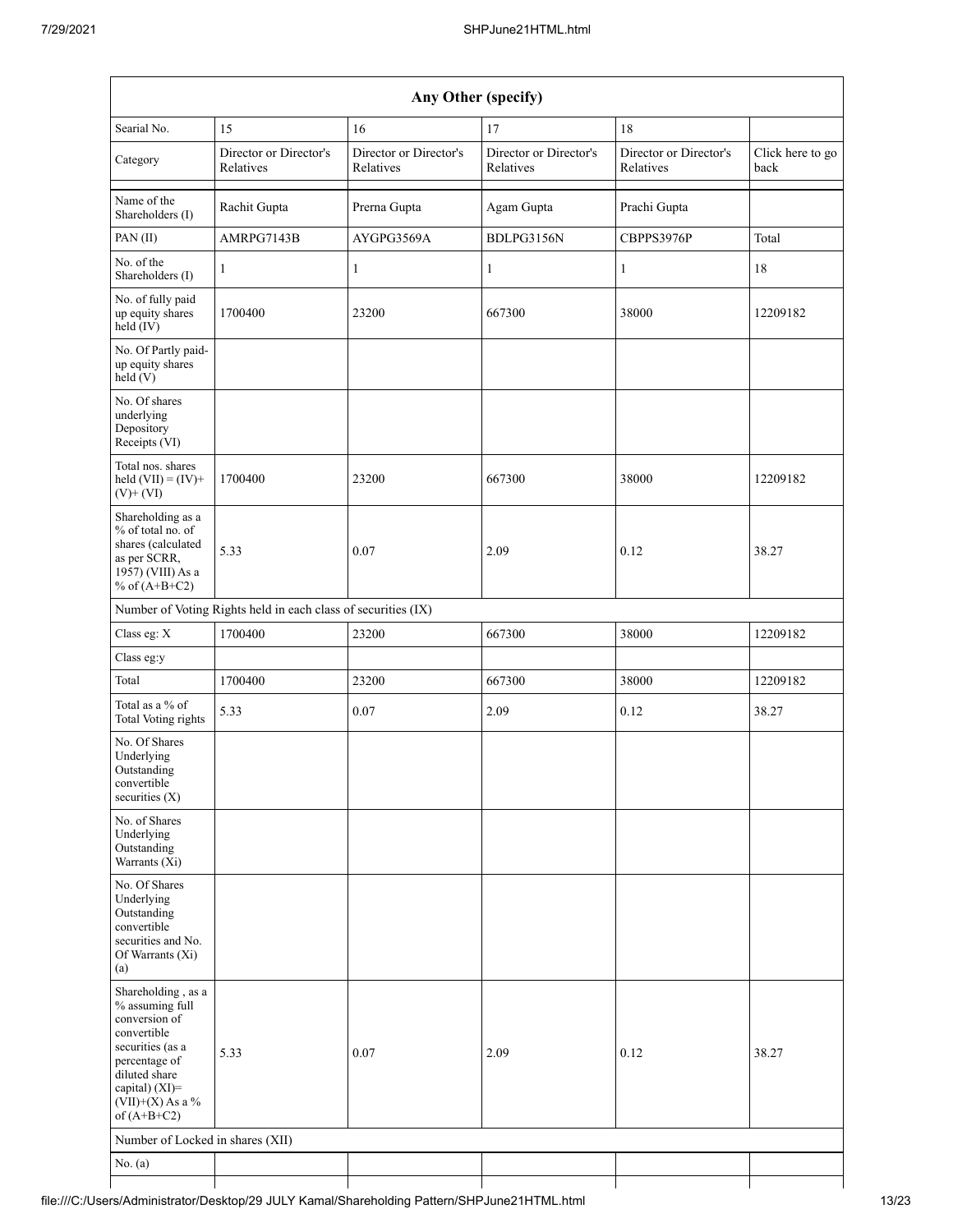## 7/29/2021 SHPJune21HTML.html

| As a % of total<br>Shares held (b)                                   |                                                         |                |                |                |          |
|----------------------------------------------------------------------|---------------------------------------------------------|----------------|----------------|----------------|----------|
|                                                                      | Number of Shares pledged or otherwise encumbered (XIII) |                |                |                |          |
| No. $(a)$                                                            |                                                         |                |                |                |          |
| As a % of total<br>Shares held (b)                                   |                                                         |                |                |                |          |
| Number of equity<br>shares held in<br>dematerialized<br>form $(XIV)$ | 1700400                                                 | 23200          | 667300         | 38000          | 12209182 |
| Reason for not providing PAN                                         |                                                         |                |                |                |          |
| Reason for not<br>providing PAN                                      |                                                         |                |                |                |          |
| Shareholder type                                                     | Promoter Group                                          | Promoter Group | Promoter Group | Promoter Group |          |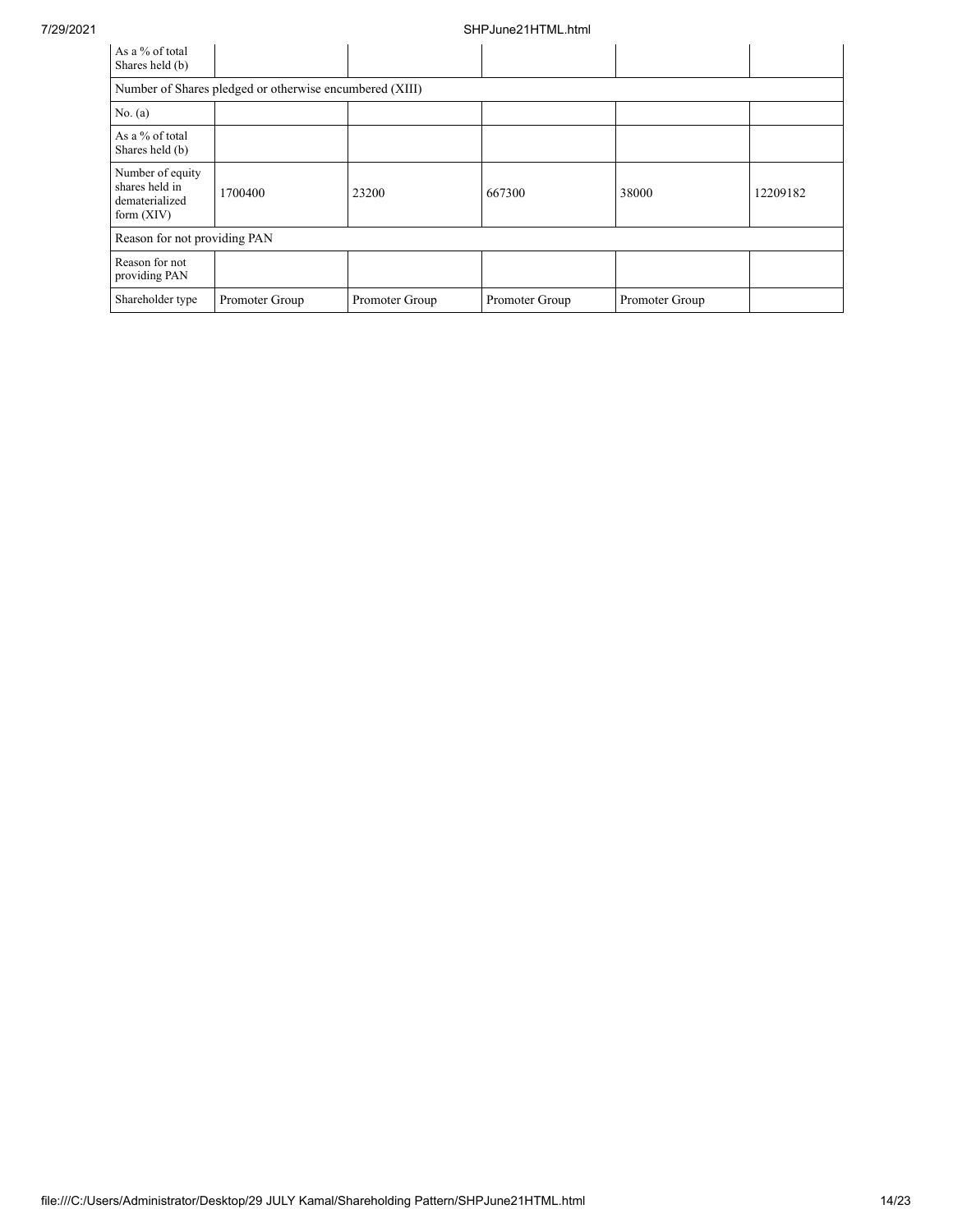| Individuals - ii. Individual shareholders holding nominal share capital in excess of Rs. 2 lakhs.                                                                                    |                       |                         |                         |                         |                              |                        |                           |
|--------------------------------------------------------------------------------------------------------------------------------------------------------------------------------------|-----------------------|-------------------------|-------------------------|-------------------------|------------------------------|------------------------|---------------------------|
| Searial No.                                                                                                                                                                          | $\mathbf{1}$          | $\sqrt{2}$              | $\overline{\mathbf{3}}$ | $\overline{\mathbf{4}}$ | 5                            | $\sqrt{6}$             | $\boldsymbol{7}$          |
| Name of the<br>Shareholders (I)                                                                                                                                                      | Bharti Suresh<br>Vora | Kamlesh<br>Vadilal Shah | Manju Devi<br>Bihani    | Nita Kamlesh<br>Shah    | Rajesh<br>Harsukhlal<br>Modi | Shyam Sundar<br>Bihani | Suresh<br>Girdharlal Vora |
| PAN(II)                                                                                                                                                                              | AACPV5793K            | ABUPS6082R              | AECPB6349D              | APVPS7757L              | AFWPM7742N                   | ADVPB4175F             | AAAPV4126C                |
| No. of fully paid<br>up equity shares<br>held $(IV)$                                                                                                                                 | 354560                | 675919                  | 477200                  | 652145                  | 615400                       | 632000                 | 692040                    |
| No. Of Partly paid-<br>up equity shares<br>held(V)                                                                                                                                   |                       |                         |                         |                         |                              |                        |                           |
| No. Of shares<br>underlying<br>Depository<br>Receipts (VI)                                                                                                                           |                       |                         |                         |                         |                              |                        |                           |
| Total nos. shares<br>held $(VII) = (IV) +$<br>$(V)$ + $(VI)$                                                                                                                         | 354560                | 675919                  | 477200                  | 652145                  | 615400                       | 632000                 | 692040                    |
| Shareholding as a<br>% of total no. of<br>shares (calculated<br>as per SCRR,<br>1957) (VIII) As a<br>% of $(A+B+C2)$                                                                 | 1.11                  | 2.12                    | 1.5                     | 2.04                    | 1.93                         | 1.98                   | 2.17                      |
| Number of Voting Rights held in each class of securities (IX)                                                                                                                        |                       |                         |                         |                         |                              |                        |                           |
| Class eg: X                                                                                                                                                                          | 354560                | 675919                  | 477200                  | 652145                  | 615400                       | 632000                 | 692040                    |
| Class eg:y                                                                                                                                                                           |                       |                         |                         |                         |                              |                        |                           |
| Total                                                                                                                                                                                | 354560                | 675919                  | 477200                  | 652145                  | 615400                       | 632000                 | 692040                    |
| Total as a % of<br>Total Voting rights                                                                                                                                               | 1.11                  | 2.12                    | 1.5                     | 2.04                    | 1.93                         | 1.98                   | 2.17                      |
| No. Of Shares<br>Underlying<br>Outstanding<br>convertible<br>securities $(X)$                                                                                                        |                       |                         |                         |                         |                              |                        |                           |
| No. of Shares<br>Underlying<br>Outstanding<br>Warrants (Xi)                                                                                                                          |                       |                         |                         |                         |                              |                        |                           |
| No. Of Shares<br>Underlying<br>Outstanding<br>convertible<br>securities and No.<br>Of Warrants (Xi)<br>(a)                                                                           |                       |                         |                         |                         |                              |                        |                           |
| Shareholding, as a<br>% assuming full<br>conversion of<br>convertible<br>securities (as a<br>percentage of<br>diluted share<br>capital) (XI)=<br>$(VII)+(X)$ As a %<br>of $(A+B+C2)$ | 1.11                  | 2.12                    | 1.5                     | 2.04                    | 1.93                         | 1.98                   | 2.17                      |
| Number of Locked in shares (XII)                                                                                                                                                     |                       |                         |                         |                         |                              |                        |                           |
| No. (a)                                                                                                                                                                              |                       |                         |                         |                         |                              |                        |                           |
| As a % of total<br>Shares held (b)                                                                                                                                                   |                       |                         |                         |                         |                              |                        |                           |
| Number of equity<br>shares held in                                                                                                                                                   | 354560                | 675919                  | 477200                  | 652145                  | 615400                       | 632000                 | 692040                    |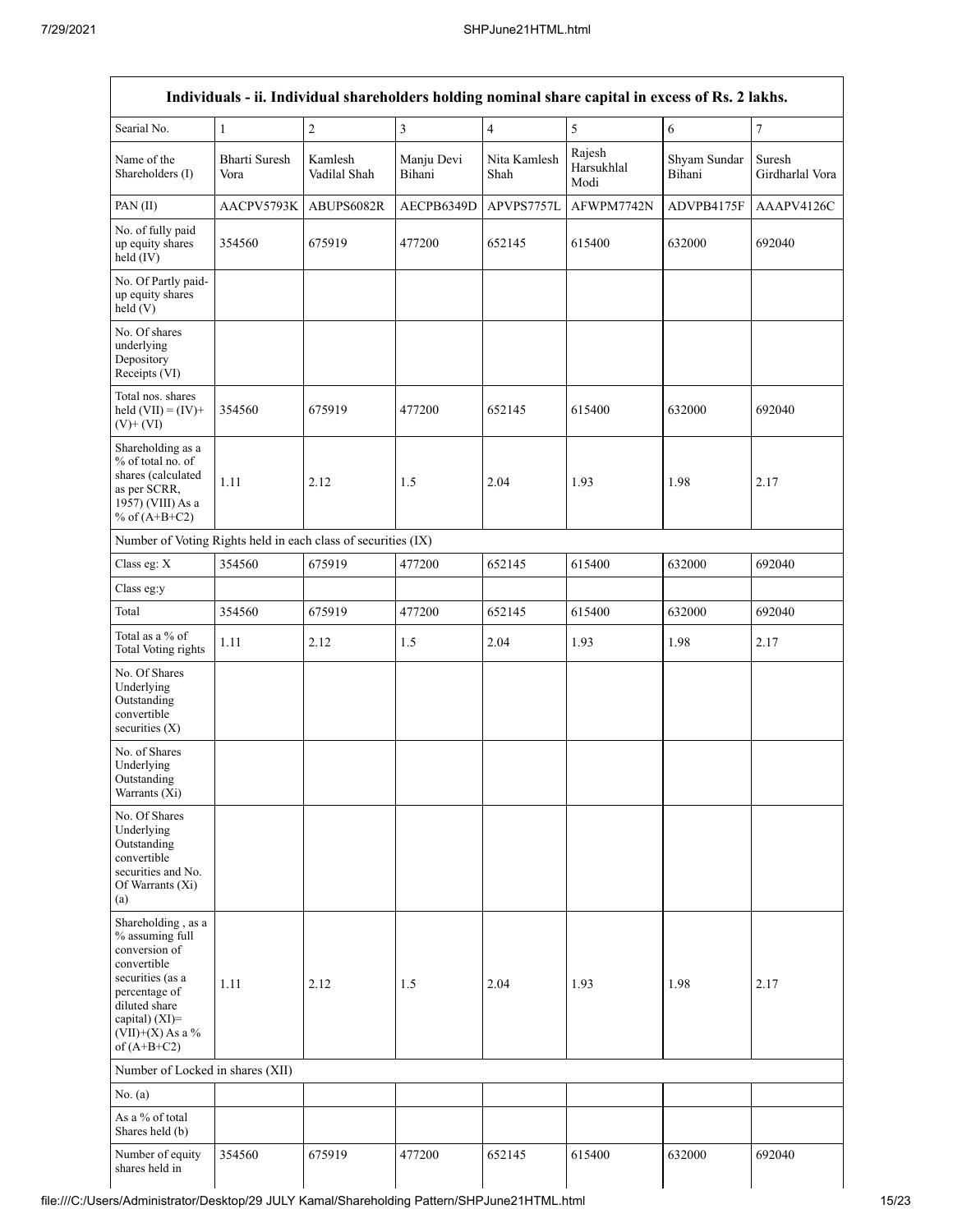| dematerialized<br>form $(XIV)$  |  |  |  |  |
|---------------------------------|--|--|--|--|
| Reason for not providing PAN    |  |  |  |  |
| Reason for not<br>providing PAN |  |  |  |  |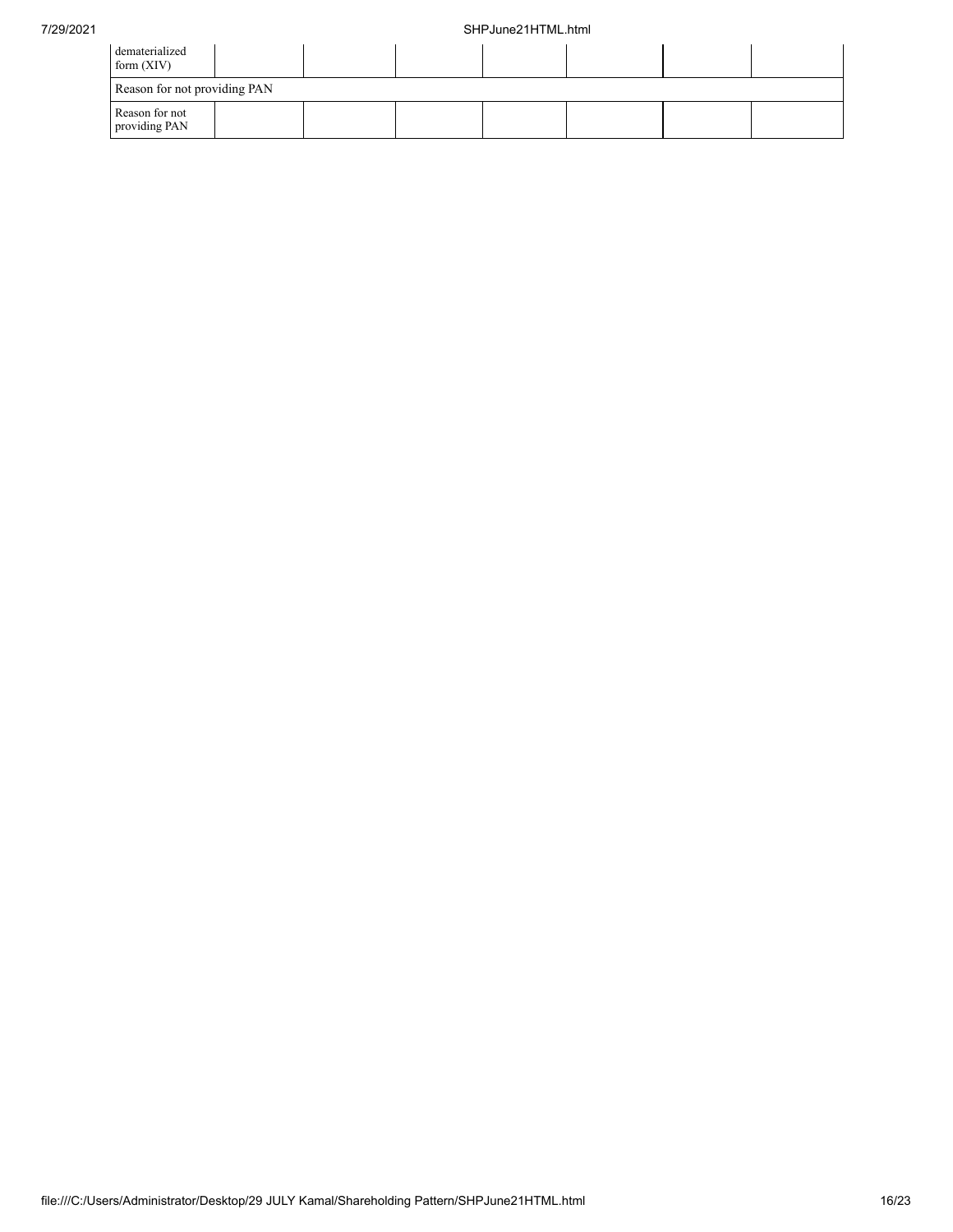| Individuals - ii. Individual shareholders holding nominal share capital in excess of Rs. 2 lakhs.                                                                                    |                                                               |                       |  |  |  |
|--------------------------------------------------------------------------------------------------------------------------------------------------------------------------------------|---------------------------------------------------------------|-----------------------|--|--|--|
| Searial No.                                                                                                                                                                          | $\,$ 8 $\,$                                                   |                       |  |  |  |
| Name of the<br>Shareholders (I)                                                                                                                                                      | Vijay Girdharlal Vora                                         | Click here to go back |  |  |  |
| PAN(II)                                                                                                                                                                              | AABPV0533C                                                    | Total                 |  |  |  |
| No. of fully paid<br>up equity shares<br>$held$ (IV)                                                                                                                                 | 685000                                                        | 4784264               |  |  |  |
| No. Of Partly paid-<br>up equity shares<br>held(V)                                                                                                                                   |                                                               |                       |  |  |  |
| No. Of shares<br>underlying<br>Depository<br>Receipts (VI)                                                                                                                           |                                                               |                       |  |  |  |
| Total nos. shares<br>held $(VII) = (IV) +$<br>$(V)$ + $(VI)$                                                                                                                         | 685000                                                        | 4784264               |  |  |  |
| Shareholding as a<br>% of total no. of<br>shares (calculated<br>as per SCRR,<br>1957) (VIII) As a<br>% of $(A+B+C2)$                                                                 | 2.15                                                          | 14.99                 |  |  |  |
|                                                                                                                                                                                      | Number of Voting Rights held in each class of securities (IX) |                       |  |  |  |
| Class eg: X                                                                                                                                                                          | 685000                                                        | 4784264               |  |  |  |
| Class eg:y                                                                                                                                                                           |                                                               |                       |  |  |  |
| Total                                                                                                                                                                                | 685000                                                        | 4784264               |  |  |  |
| Total as a % of<br><b>Total Voting rights</b>                                                                                                                                        | 2.15                                                          | 14.99                 |  |  |  |
| No. Of Shares<br>Underlying<br>Outstanding<br>convertible<br>securities $(X)$                                                                                                        |                                                               |                       |  |  |  |
| No. of Shares<br>Underlying<br>Outstanding<br>Warrants (Xi)                                                                                                                          |                                                               |                       |  |  |  |
| No. Of Shares<br>Underlying<br>Outstanding<br>convertible<br>securities and No.<br>Of Warrants (Xi)<br>(a)                                                                           |                                                               |                       |  |  |  |
| Shareholding, as a<br>% assuming full<br>conversion of<br>convertible<br>securities (as a<br>percentage of<br>diluted share<br>capital) (XI)=<br>$(VII)+(X)$ As a %<br>of $(A+B+C2)$ | 2.15                                                          | 14.99                 |  |  |  |
| Number of Locked in shares (XII)                                                                                                                                                     |                                                               |                       |  |  |  |
| No. (a)                                                                                                                                                                              |                                                               |                       |  |  |  |
| As a % of total<br>Shares held (b)                                                                                                                                                   |                                                               |                       |  |  |  |
| Number of equity<br>shares held in<br>dematerialized<br>form (XIV)                                                                                                                   | 685000                                                        | 4784264               |  |  |  |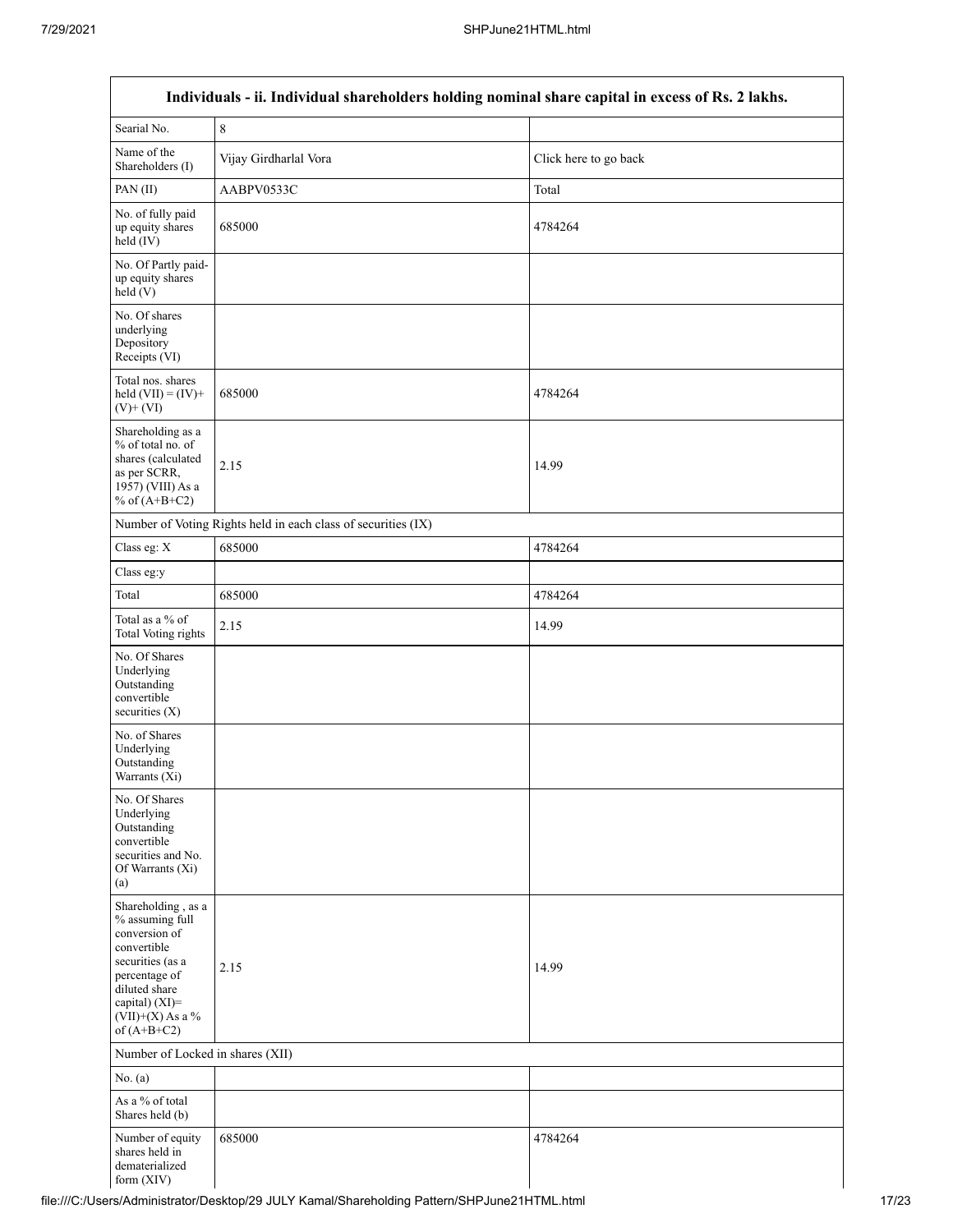|                                 | Reason for not providing PAN |  |  |  |  |  |
|---------------------------------|------------------------------|--|--|--|--|--|
| Reason for not<br>providing PAN |                              |  |  |  |  |  |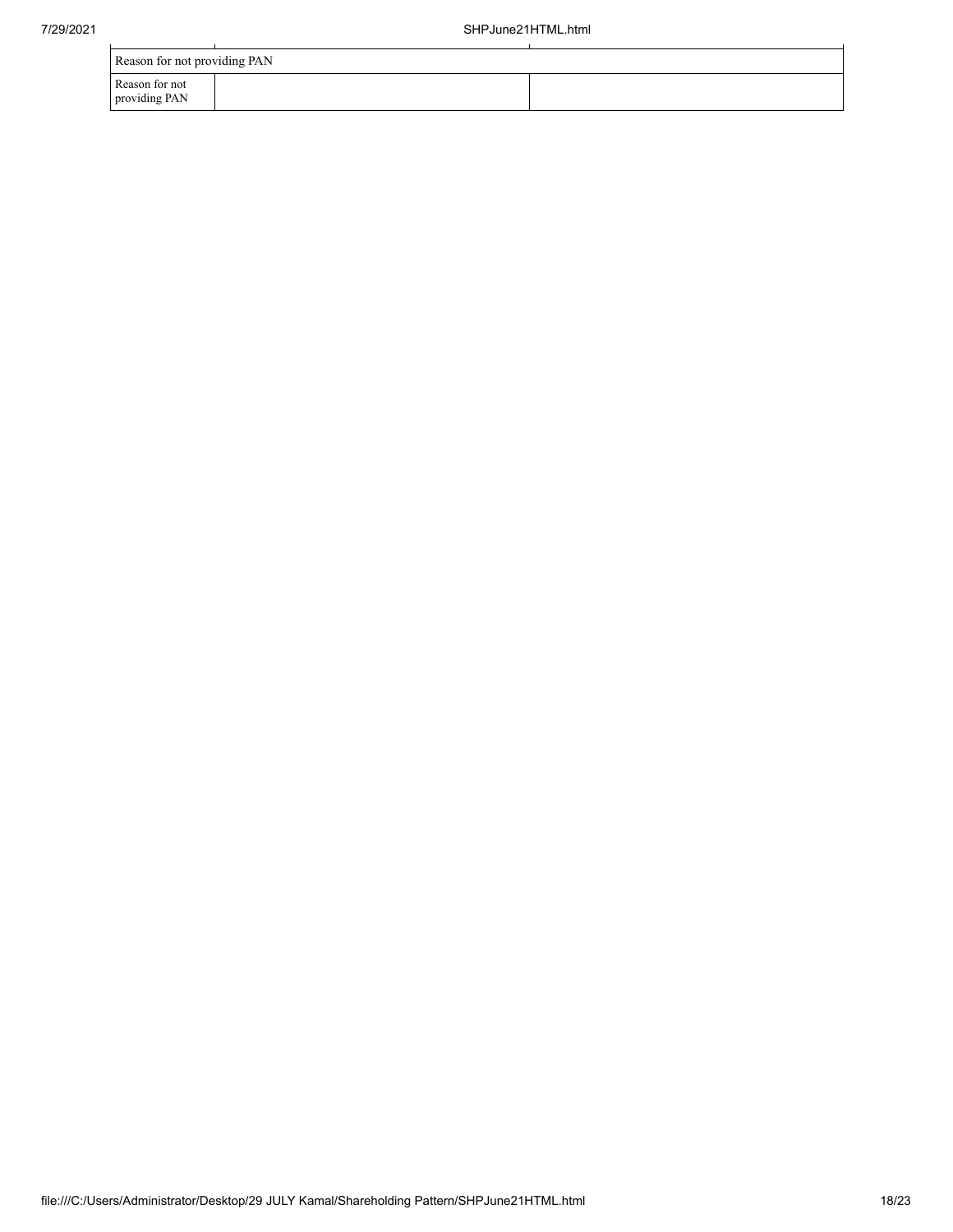| Any Other (specify)                                                                                                                                                                                                         |                            |                     |                              |                                           |                                           |                                           |
|-----------------------------------------------------------------------------------------------------------------------------------------------------------------------------------------------------------------------------|----------------------------|---------------------|------------------------------|-------------------------------------------|-------------------------------------------|-------------------------------------------|
| Searial No.                                                                                                                                                                                                                 | $\mathbf{1}$               | $\overline{2}$      | $\mathfrak{Z}$               | $\overline{4}$                            | 5                                         | $\sqrt{6}$                                |
| Category                                                                                                                                                                                                                    | <b>Bodies</b><br>Corporate | Clearing<br>Members | Non-Resident<br>Indian (NRI) | <b>HUF</b>                                | <b>HUF</b>                                | <b>HUF</b>                                |
| Category / More<br>than 1 percentage                                                                                                                                                                                        | Category                   | Category            | Category                     | More than 1 percentage<br>of shareholding | More than 1 percentage<br>of shareholding | More than 1 percentage<br>of shareholding |
| Name of the<br>Shareholders (I)                                                                                                                                                                                             |                            |                     |                              | Kamlesh V Shah Huf                        | Suresh G Vora Huf                         | Vijay G Vora Huf                          |
| PAN (II)                                                                                                                                                                                                                    |                            |                     |                              | AADHK7336N                                | AADHS8270F                                | AAAHV2454F                                |
| No. of the<br>Shareholders (I)                                                                                                                                                                                              | 52                         | 96                  | 124                          | $\mathbf{1}$                              | $\mathbf{1}$                              | $\mathbf{1}$                              |
| No. of fully paid<br>up equity shares<br>$held$ (IV)                                                                                                                                                                        | 925772                     | 332595              | 46306                        | 527995                                    | 409000                                    | 484200                                    |
| No. Of Partly paid-<br>up equity shares<br>held (V)                                                                                                                                                                         |                            |                     |                              |                                           |                                           |                                           |
| No. Of shares<br>underlying<br>Depository<br>Receipts (VI)                                                                                                                                                                  |                            |                     |                              |                                           |                                           |                                           |
| Total nos. shares<br>held $(VII) = (IV) +$<br>$(V)$ + $(VI)$                                                                                                                                                                | 925772                     | 332595              | 46306                        | 527995                                    | 409000                                    | 484200                                    |
| Shareholding as a<br>% of total no. of<br>shares (calculated<br>as per SCRR,<br>1957) (VIII) As a<br>% of $(A+B+C2)$                                                                                                        | 2.9                        | 1.04                | 0.15                         | 1.65                                      | 1.28                                      | 1.52                                      |
| Number of Voting Rights held in each class of securities (IX)                                                                                                                                                               |                            |                     |                              |                                           |                                           |                                           |
| Class eg: X                                                                                                                                                                                                                 | 925772                     | 332595              | 46306                        | 527995                                    | 409000                                    | 484200                                    |
| Class eg:y                                                                                                                                                                                                                  |                            |                     |                              |                                           |                                           |                                           |
| Total                                                                                                                                                                                                                       | 925772                     | 332595              | 46306                        | 527995                                    | 409000                                    | 484200                                    |
| Total as a % of<br>Total Voting rights                                                                                                                                                                                      | 2.9                        | 1.04                | 0.15                         | 1.65                                      | 1.28                                      | 1.52                                      |
| No. Of Shares<br>Underlying<br>Outstanding<br>convertible<br>securities $(X)$                                                                                                                                               |                            |                     |                              |                                           |                                           |                                           |
| No. of Shares<br>Underlying<br>Outstanding<br>Warrants (Xi)                                                                                                                                                                 |                            |                     |                              |                                           |                                           |                                           |
| No. Of Shares<br>Underlying<br>Outstanding<br>convertible<br>securities and No.<br>Of Warrants (Xi)<br>(a)                                                                                                                  |                            |                     |                              |                                           |                                           |                                           |
| Shareholding, as a<br>% assuming full<br>conversion of<br>convertible<br>securities (as a<br>percentage of<br>diluted share<br>capital) $(XI)$ =<br>$(VII)+(X)$ As a %<br>of $(A+B+C2)$<br>Number of Locked in shares (XII) | 2.9                        | 1.04                | 0.15                         | 1.65                                      | 1.28                                      | 1.52                                      |
|                                                                                                                                                                                                                             |                            |                     |                              |                                           |                                           |                                           |

⊤

Τ

┯

т

┯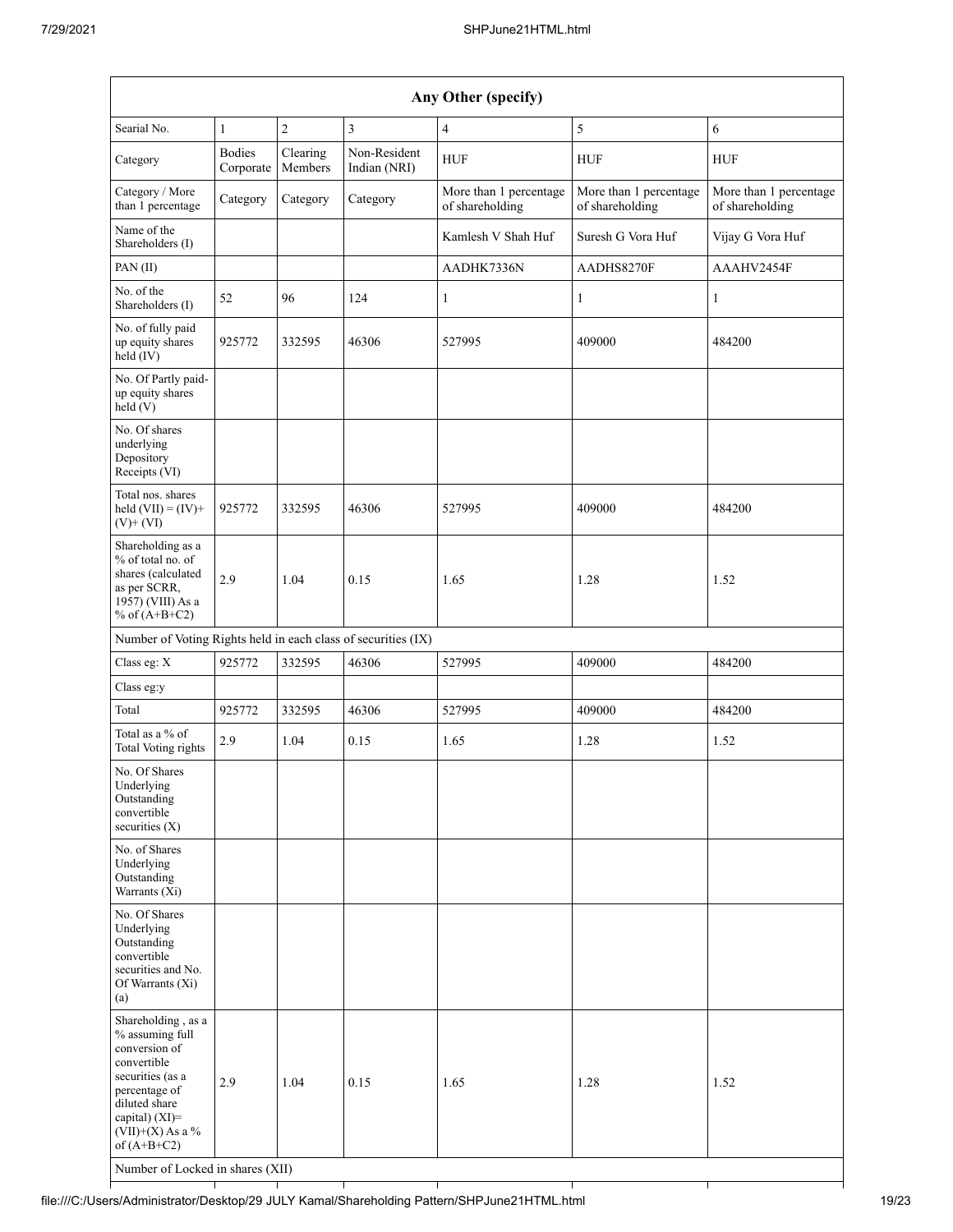## 7/29/2021 SHPJune21HTML.html

| No. $(a)$                                                            |        |        |       |        |        |        |
|----------------------------------------------------------------------|--------|--------|-------|--------|--------|--------|
| As a % of total<br>Shares held (b)                                   |        |        |       |        |        |        |
| Number of equity<br>shares held in<br>dematerialized<br>form $(XIV)$ | 925772 | 332595 | 46306 | 527995 | 409000 | 484200 |
| Reason for not providing PAN                                         |        |        |       |        |        |        |
| Reason for not<br>providing PAN                                      |        |        |       |        |        |        |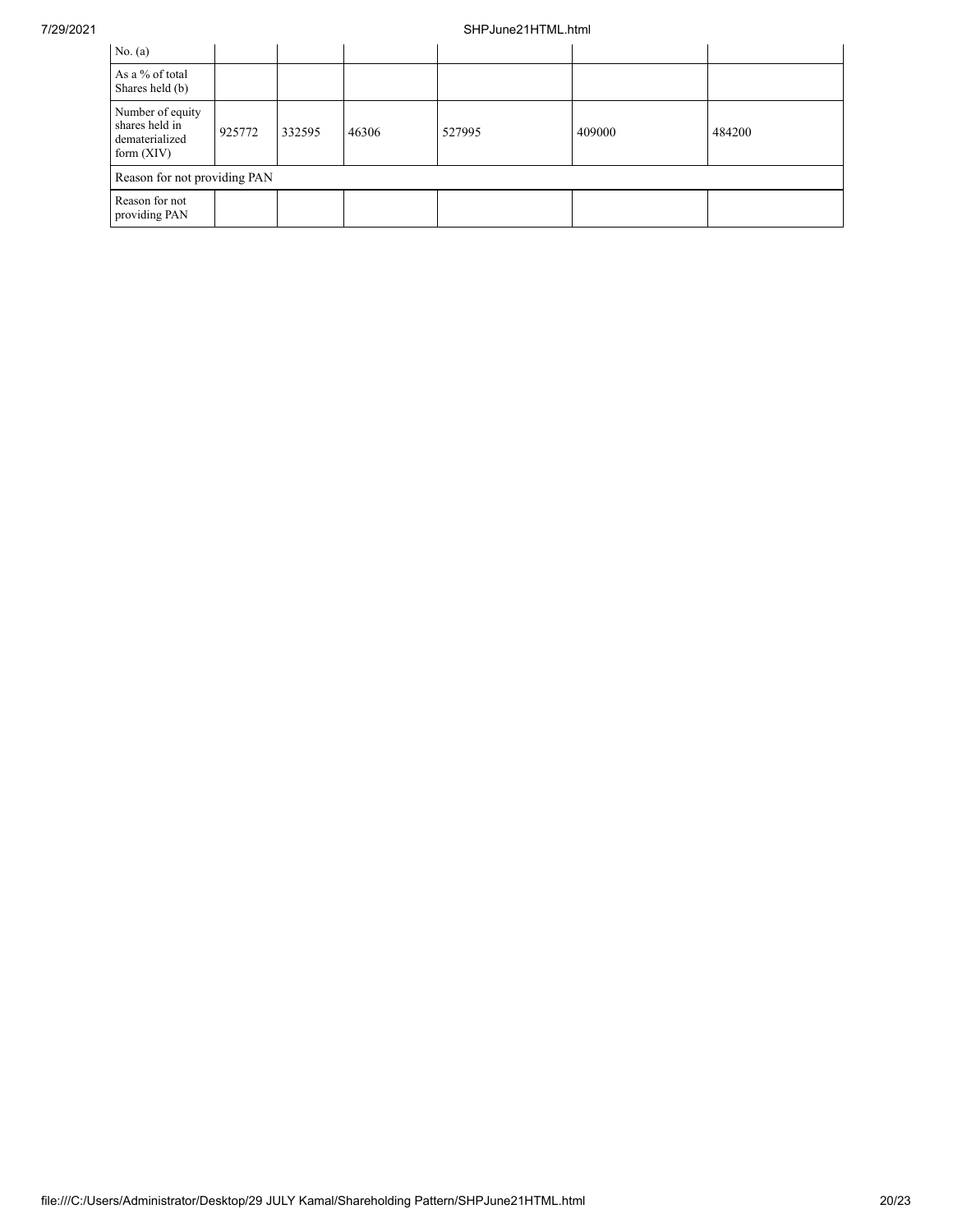| Any Other (specify)                                                                                                                                                                  |                                                               |  |  |  |  |  |
|--------------------------------------------------------------------------------------------------------------------------------------------------------------------------------------|---------------------------------------------------------------|--|--|--|--|--|
| Searial No.                                                                                                                                                                          |                                                               |  |  |  |  |  |
| Category                                                                                                                                                                             |                                                               |  |  |  |  |  |
| Category / More<br>than 1 percentage                                                                                                                                                 |                                                               |  |  |  |  |  |
| Name of the<br>Shareholders (I)                                                                                                                                                      | Click here to go back                                         |  |  |  |  |  |
| PAN(II)                                                                                                                                                                              | Total                                                         |  |  |  |  |  |
| No. of the<br>Shareholders (I)                                                                                                                                                       | 272                                                           |  |  |  |  |  |
| No. of fully paid<br>up equity shares<br>$held$ (IV)                                                                                                                                 | 1304673                                                       |  |  |  |  |  |
| No. Of Partly paid-<br>up equity shares<br>held(V)                                                                                                                                   |                                                               |  |  |  |  |  |
| No. Of shares<br>underlying<br>Depository<br>Receipts (VI)                                                                                                                           |                                                               |  |  |  |  |  |
| Total nos. shares<br>held $(VII) = (IV) +$<br>$(V)$ + $(VI)$                                                                                                                         | 1304673                                                       |  |  |  |  |  |
| Shareholding as a<br>% of total no. of<br>shares (calculated<br>as per SCRR,<br>1957) (VIII) As a<br>% of $(A+B+C2)$                                                                 | 4.09                                                          |  |  |  |  |  |
|                                                                                                                                                                                      | Number of Voting Rights held in each class of securities (IX) |  |  |  |  |  |
| Class eg: X                                                                                                                                                                          | 1304673                                                       |  |  |  |  |  |
| Class eg:y                                                                                                                                                                           |                                                               |  |  |  |  |  |
| Total                                                                                                                                                                                | 1304673                                                       |  |  |  |  |  |
| Total as a % of<br>Total Voting rights                                                                                                                                               | 4.09                                                          |  |  |  |  |  |
| No. Of Shares<br>Underlying<br>Outstanding<br>convertible<br>securities $(X)$                                                                                                        |                                                               |  |  |  |  |  |
| No. of Shares<br>Underlying<br>Outstanding<br>Warrants (Xi)                                                                                                                          |                                                               |  |  |  |  |  |
| No. Of Shares<br>Underlying<br>Outstanding<br>convertible<br>securities and No.<br>Of Warrants (Xi)<br>(a)                                                                           |                                                               |  |  |  |  |  |
| Shareholding, as a<br>% assuming full<br>conversion of<br>convertible<br>securities (as a<br>percentage of<br>diluted share<br>capital) (XI)=<br>$(VII)+(X)$ As a %<br>of $(A+B+C2)$ | 4.09                                                          |  |  |  |  |  |
| Number of Locked in shares (XII)                                                                                                                                                     |                                                               |  |  |  |  |  |
| No. $(a)$                                                                                                                                                                            |                                                               |  |  |  |  |  |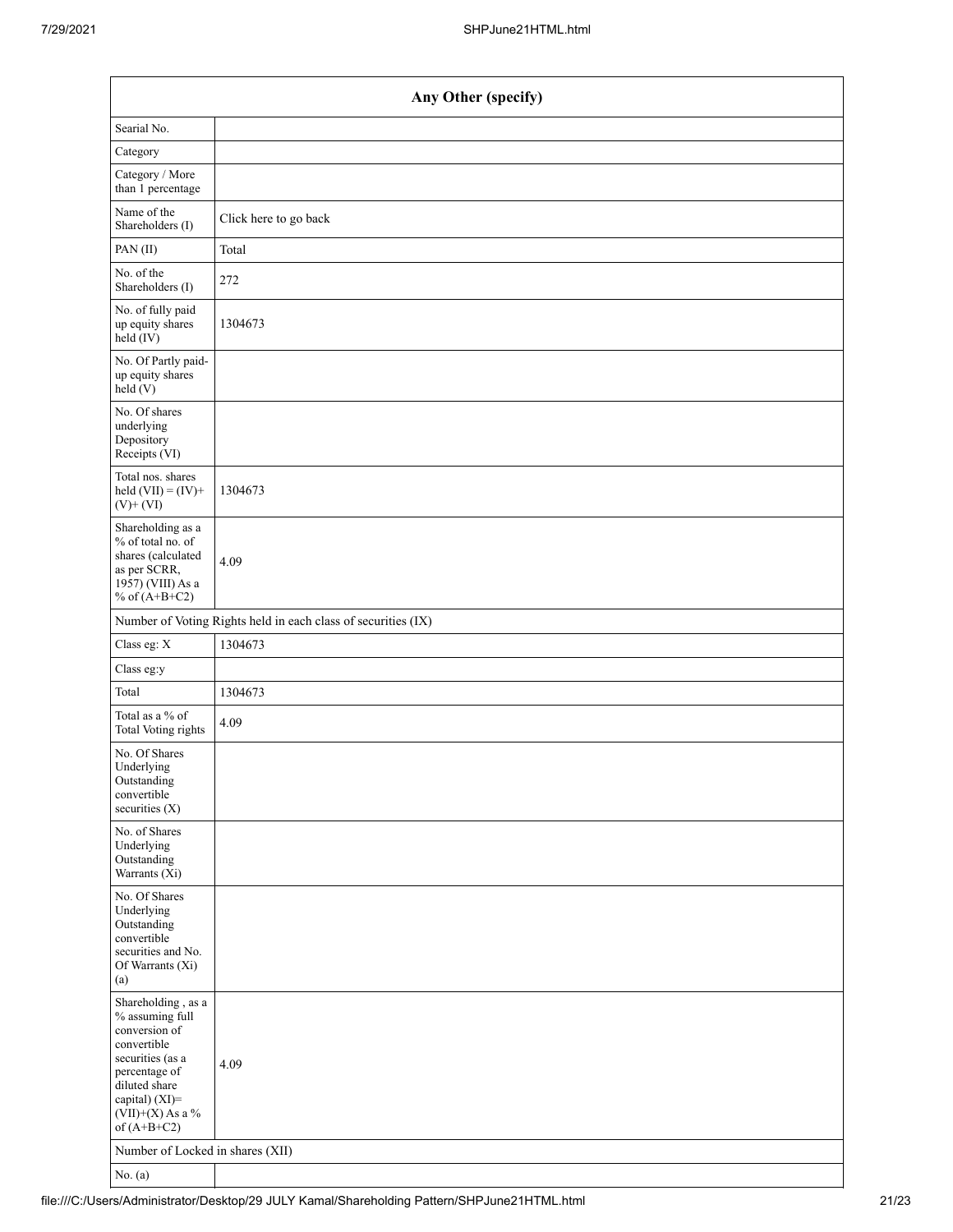| As a % of total<br>Shares held (b)                                   |         |
|----------------------------------------------------------------------|---------|
| Number of equity<br>shares held in<br>dematerialized<br>form $(XIV)$ | 1304673 |
| Reason for not providing PAN                                         |         |
| Reason for not<br>providing PAN                                      |         |